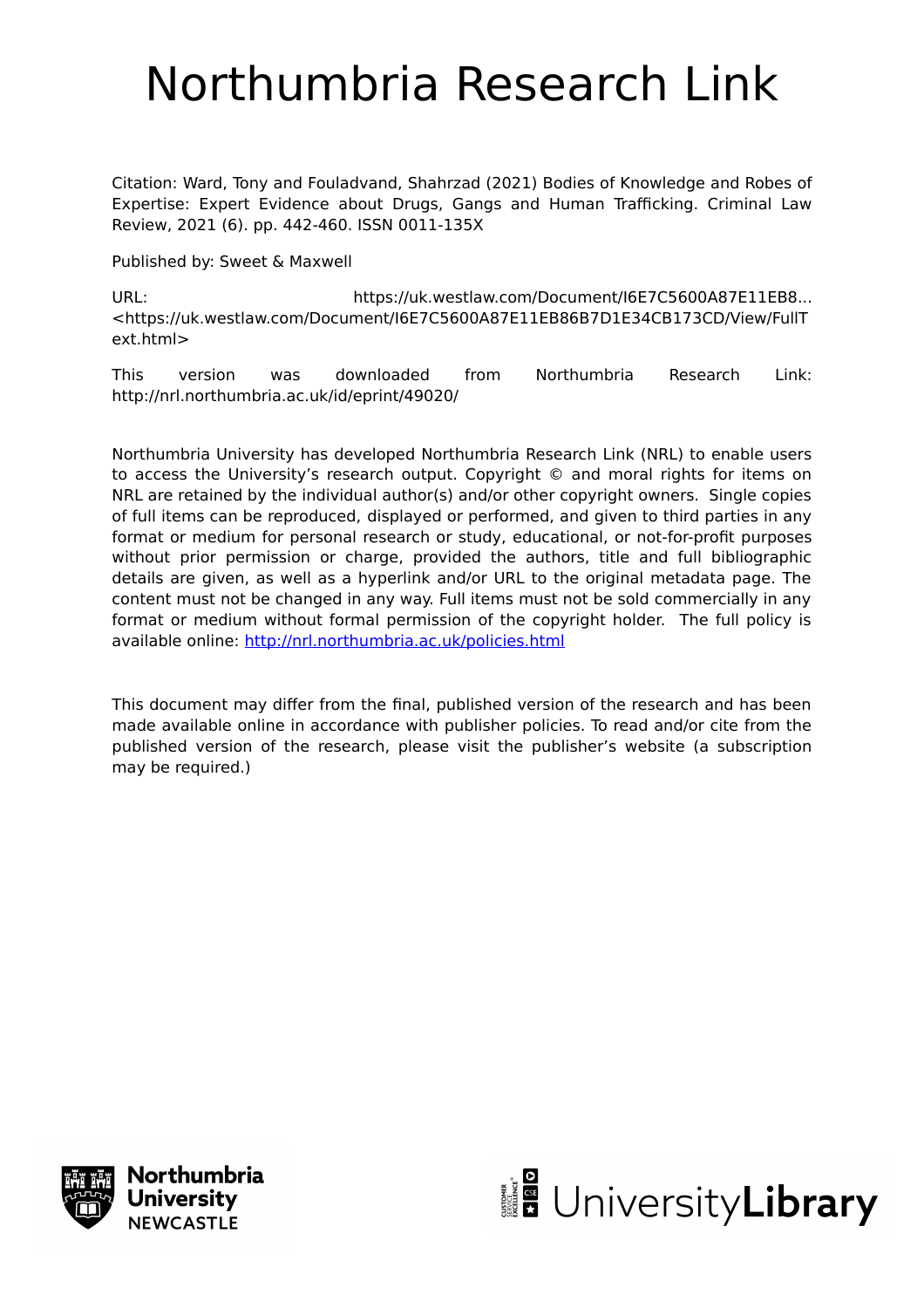# **Bodies of Knowledge and Robes of Expertise: Expert Evidence about Drugs, Gangs and Human Trafficking**

*Tony Ward and Shahrzad Fouladvand[\\*](#page-1-0)*

*Abstract: This article discusses a type of expert evidence in which a witness, often a police officer or other state official, informs the court about patterns of criminal activity and in some cases draws inferences as to the defendant's involvement in such activity. Their claim to expertise rests not on academic knowledge or scientific research but on some combination of personal experience and information from colleagues and informants which is considered to comprise part of the 'body of knowledge' in their field. While we accept that such witnesses may have genuine expertise, the reliability of their evidence is as much in need of critical scrutiny as that of scientific experts. We examine in particular the evidence of police officers who infer gang membership from rap lyrics and videos, and the decisions of the Single Competent Authority identifying victims of human trafficking, which have recently been found admissible as hearsay evidence of expert opinion.*

<span id="page-1-0"></span><sup>\*</sup> Northumbria University and University of Sussex, respectively. We would like to thank Kyri Katsoglou, Keir Monteith QC, Amenaa Owusu-Bempah, Eithne Quinn, Michael Stockdale, a professional in the National Anti-Slavery and Human Trafficking Network, and the Editor and anonymous reviewer for their helpful comments on earlier drafts of this article.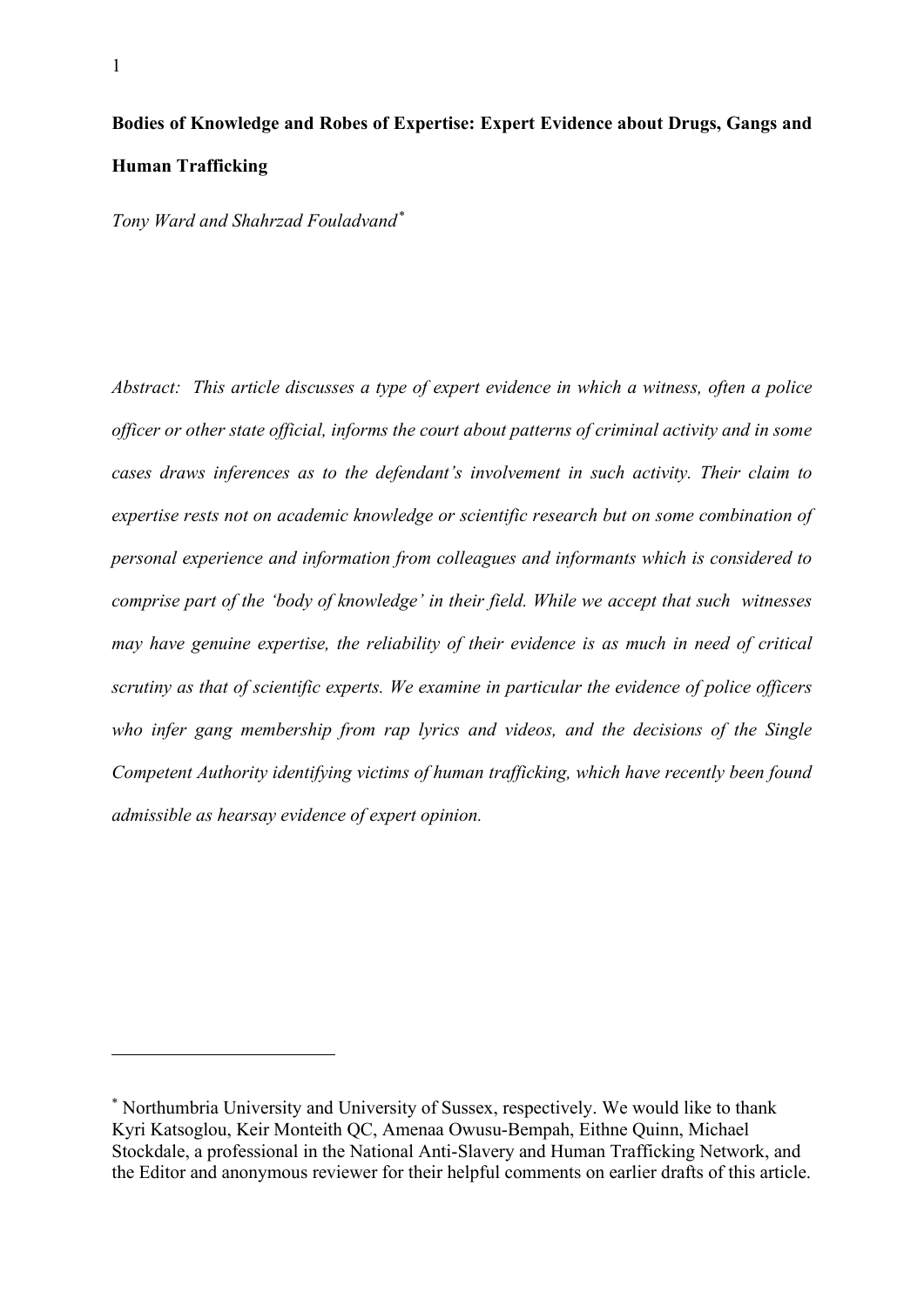Either the prosecution or the defence in a criminal trial may wish to call evidence to explain certain patterns of criminal activity, so that the jury can appreciate how the other evidence in the case fits that pattern. The evidence may concern the quantities, prices and packaging typical of sales of a prohibited drug in a particular area; the gangs alleged to be active in a particular neighbourhood, their insignia, distinctive language, and rivalries;<sup>1</sup> the sequence of transactions typical of a particular form of fraud, such as 'carousel fraud';<sup>[2](#page-2-0)</sup> or the methods used by human traffickers in certain countries to control their victims.<sup>[3](#page-2-1)</sup>

The best-informed witnesses about such matters will often be people who have gained expertise not primarily through academic study or professional training but because their work often brings them into contact with the relevant kind of criminal activity. Police officers, and others who investigate crimes in an official capacity, are prominent among those who claim this kind of expertise, but others such as drug outreach workers may also qualify, and so, at least in theory, could people who have gained expertise through a criminal career of their own.<sup>[4](#page-2-2)</sup> English law with its 'characteristically pragmatic'<sup>[5](#page-2-3)</sup> approach to expertise, accepts that people without formal credentials may be 'competent to provide the court with information likely to be outside the court's own knowledge and experience, given [their] experience and professional background'.[6](#page-2-4)

<span id="page-2-0"></span><sup>2</sup> *G* [2004] EWCA Crim 1240, [2004] 2 Cr. App. R. 38; *Ramzan v HM Advocate* [2015] HCJAC 9. For reasons of space we do not discuss this type of evidence further here.

<span id="page-2-1"></span><sup>&</sup>lt;sup>3</sup> See below, section on 'Human Trafficking'.

<span id="page-2-2"></span><sup>4</sup> *Chatwood* [1980] 1 WLR 874.

<span id="page-2-3"></span><sup>5</sup> *Robb* (1991) 93 Cr. App. R. 161, 164.

<span id="page-2-4"></span><sup>6</sup> *Byrne* [2021] EWCA Crim 107, [99].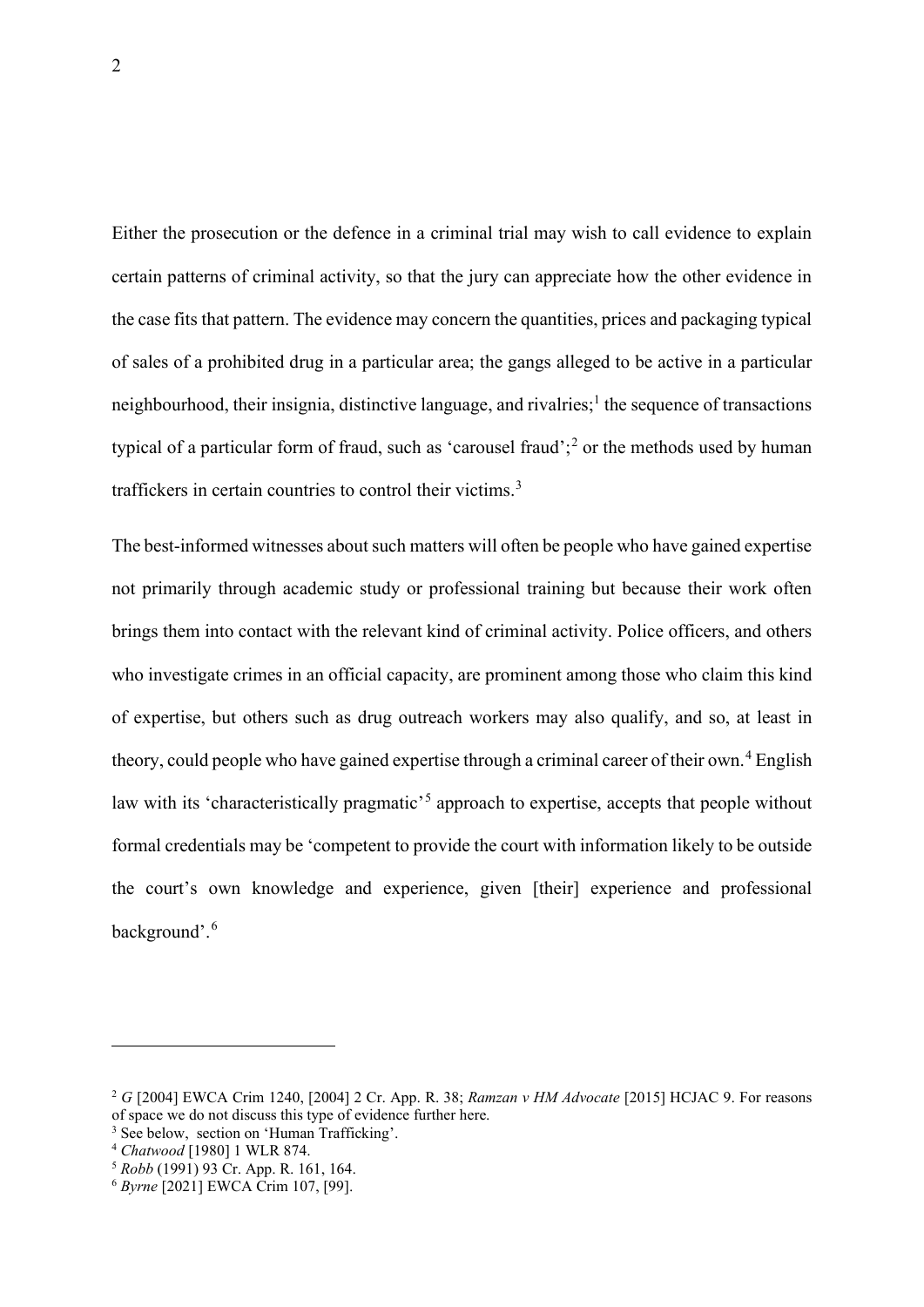The admissibility of evidence of this type raises issues of both expert opinion and hearsay, because typically much of a witness's expertise will derive from what they have been told, either by other experts or by the people they claim expertise about. The leading cases of *Hodges<sup>[7](#page-3-0)</sup>* (on drug dealing) and *Myers*<sup>[8](#page-3-1)</sup> (on gangs) establish a principle that combines both these areas of law. In brief, the evidence of experts may draw upon the body of knowledge in their field, and a body of knowledge and/or experience may form the subject of expert evidence if inferences can be drawn from it that are relevant to the case and sufficiently reliable to assist the jury. As the Privy Council expressed it in *Myers,* the witness 'must have made a sufficient study, whether by formal training or through practical experience, to assemble what can properly be regarded as a balanced body of specialised knowledge which would not be available to the tribunal of fact. … [C]are must be taken that simple, and not necessarily balanced, anecdotal experience is not permitted to assume the robe of expertise.'<sup>[9](#page-3-2)</sup>

Unfortunately, the danger of unbalanced anecdotal experience being accepted as expertise remains very real. The main argument of this article is that the courts need to take more seriously the 'new and more rigorous approach to expert evidence that was supposed to be inaugurated by the new Criminal Practice Direction 19A issued in 2015. Although drafted primarily with scientific evidence in mind, the Practice Direction is applicable to all expert opinion evidence and most (though perhaps not all) expert evidence of patterns of criminal behaviour is opinion evidence – or so we shall argue. In general, the party adducing expert evidence bears the burden of proving it is reliable,<sup>[10](#page-3-3)</sup> but where the defence adduces the evidence to meet a merely evidential burden, there may be some sources of evidence that can be presumed reliable unless the prosecution proves otherwise. In the last section of the article

<span id="page-3-0"></span><sup>7</sup> [2003] EWCA Crim 290.

<span id="page-3-1"></span><sup>8</sup> [2009] UKPC 40.

<span id="page-3-2"></span><sup>9</sup> *Myers* [2009] UKPC 40, [58].

<span id="page-3-3"></span><sup>10</sup> *Atkins* [2009] EWCA Crim 1876, [2010] 1 Cr. App. R. 8, [9].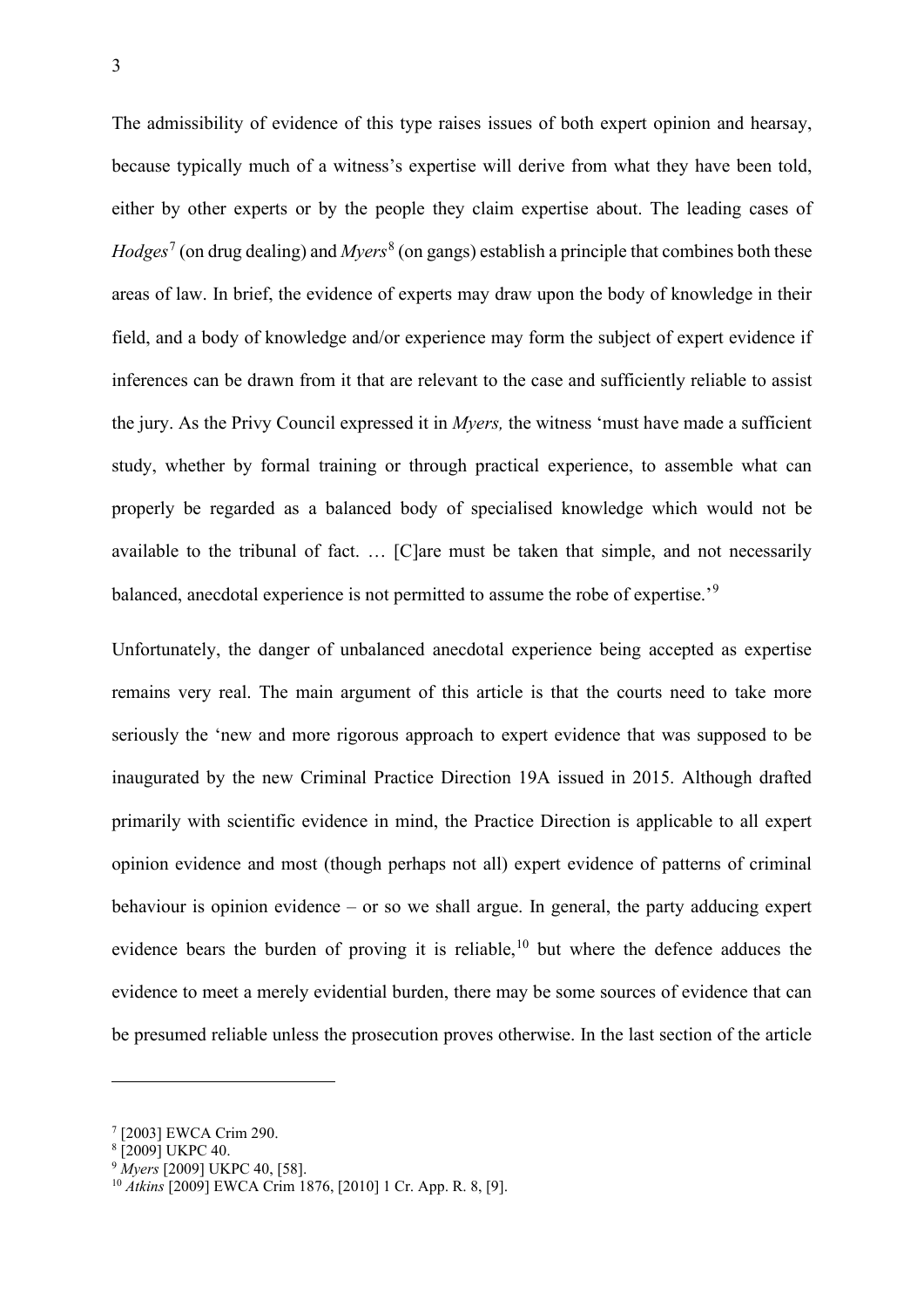we argue that one novel type of expert evidence can justifiably be treated in this way: namely a decision by the Single Competent Authority that a defendant is a victim of human trafficking, where this is admitted as evidence in support of a defence under the Modern Slavery Act 2015, s. 45.

#### **Police officers as experts**

The law relating to police expertise has developed largely in response to concerns about hearsay and character evidence. As so often in the English law of expert evidence, there is a lack of systematic attention to the crucial issue of reliability.<sup>[11](#page-4-0)</sup> Nevertheless, there are elements of the case law which could provide the basis for a more rigorous approach.

The first case of note is *Edwards.* [12](#page-4-1) Evidence from a drugs charity worker, who would have said that the amount the defendant claimed to consume was 'very high but still credible',  $13$  thus supporting the defence that it was possessed for personal use, was excluded by the trial judge on the basis that it was hearsay, since it was based on what he was told by drug dealers about the amounts they consumed. The evidence from a police officer who would have expressed the opposite view was excluded for the same reason. The Court of Appeal upheld the decision, thereby calling into question what was already well-established practice of allowing police officers to give this kind of evidence.[14](#page-4-3) Both the trial judge and the Court of Appeal made it clear that their concern was the unreliability of the evidence. There was no systematic sampling of drug users, and the charity worker claimed that 'as a result of his experience on the street,

<span id="page-4-0"></span><sup>&</sup>lt;sup>11</sup> See for example G. Edmond and A. Roberts 'The Law Commission's Report on Expert Evidence in Criminal Proceedings' [2011] Crim. LR 844.

<span id="page-4-1"></span><sup>&</sup>lt;sup>12</sup> [2001] EWCA Crim 2185.

<span id="page-4-2"></span><sup>13</sup> Quoted in *Edwards*[2001] EWCA Crim 2185, [7].

<span id="page-4-3"></span><sup>14</sup> *Hodges* [2003] EWCA Crim 290.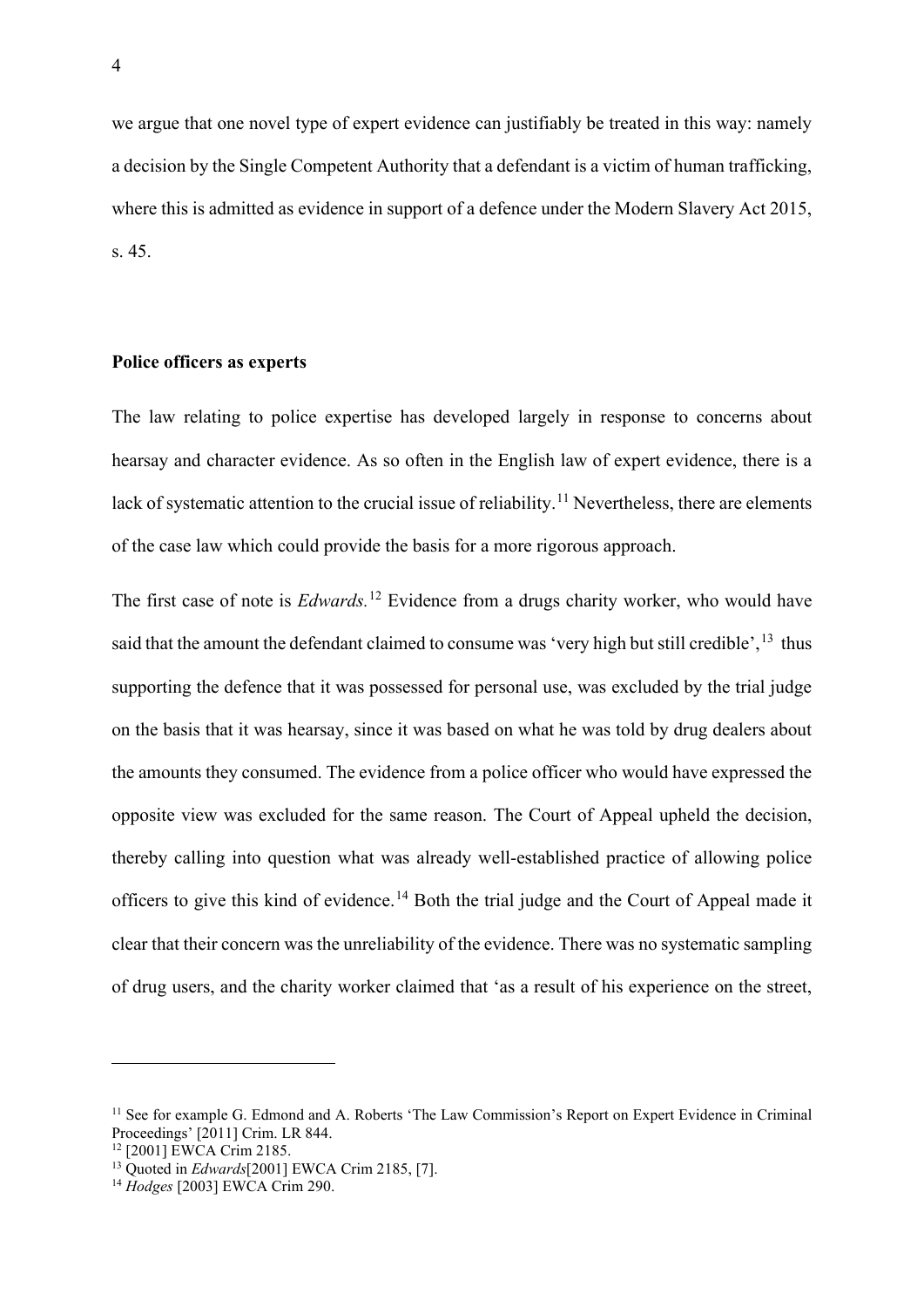he could tell which drug users were reliable witnesses and which were not'. Because the users whose statements the witnesses relied on were unidentified, their reliability could not be tested by cross-examination, and the witnesses' claims about consumption levels were not supported by any medical or scientific evidence.<sup>[15](#page-5-0)</sup>

In *Hodges[16](#page-5-1)* the Court of Appeal held that *Edwards* did not call into question the admissibility of police evidence on the street prices of drugs and the way in which they were usually sold in a particular area. The court treated the information the officer had been given by informants and by his colleagues as analogous to the use by forensic scientists of unpublished research by other scientists. This may seem a somewhat strained analogy, but the ruling on forensic science evidence in *Abadom[17](#page-5-2)* had in turn relied on the case of *English Exporters v Eldonwall,[18](#page-5-3)* where the reliance by valuers on hearsay evidence of house prices affords a closer analogy to the evidence of drug prices admitted in *Hodges.* 

The Court of Appeal distinguished *Edwards* on the basis that the police sergeant who gave evidence against Hodges was a more reliable witness than his counterparts in the earlier case, both because of his very extensive experience and because unlike evidence of consumption levels, his evidence did not trespass upon areas where medical or scientific evidence would have been appropriate. Rose LJ also quoted approvingly the dicta of HHJ Burford in the unreported case of *Bryant* about the need for officers to record systematically the evidence on which they relied; and he quoted the South Australian case of *Bonython* to the effect that the 'body of knowledge or experience' on which an expert's opinion is based must be 'sufficiently organised or recognised to be accepted as … reliable'.[19](#page-5-4)

<span id="page-5-0"></span><sup>15</sup> *Taylor* [2001] EWCA Crim 2185, [9], [14].

<span id="page-5-1"></span><sup>16</sup> [2003] EWCA Crim 290.

<span id="page-5-2"></span> $17(1983)$  76 Cr. App. R. 48.

<span id="page-5-3"></span><sup>&</sup>lt;sup>18</sup> [1973] Ch 415.

<span id="page-5-4"></span><sup>19</sup> *Bonython* (1984) 38 SASR 45, quoted in *Hodges* [2003] EWCA Crim 290 [16].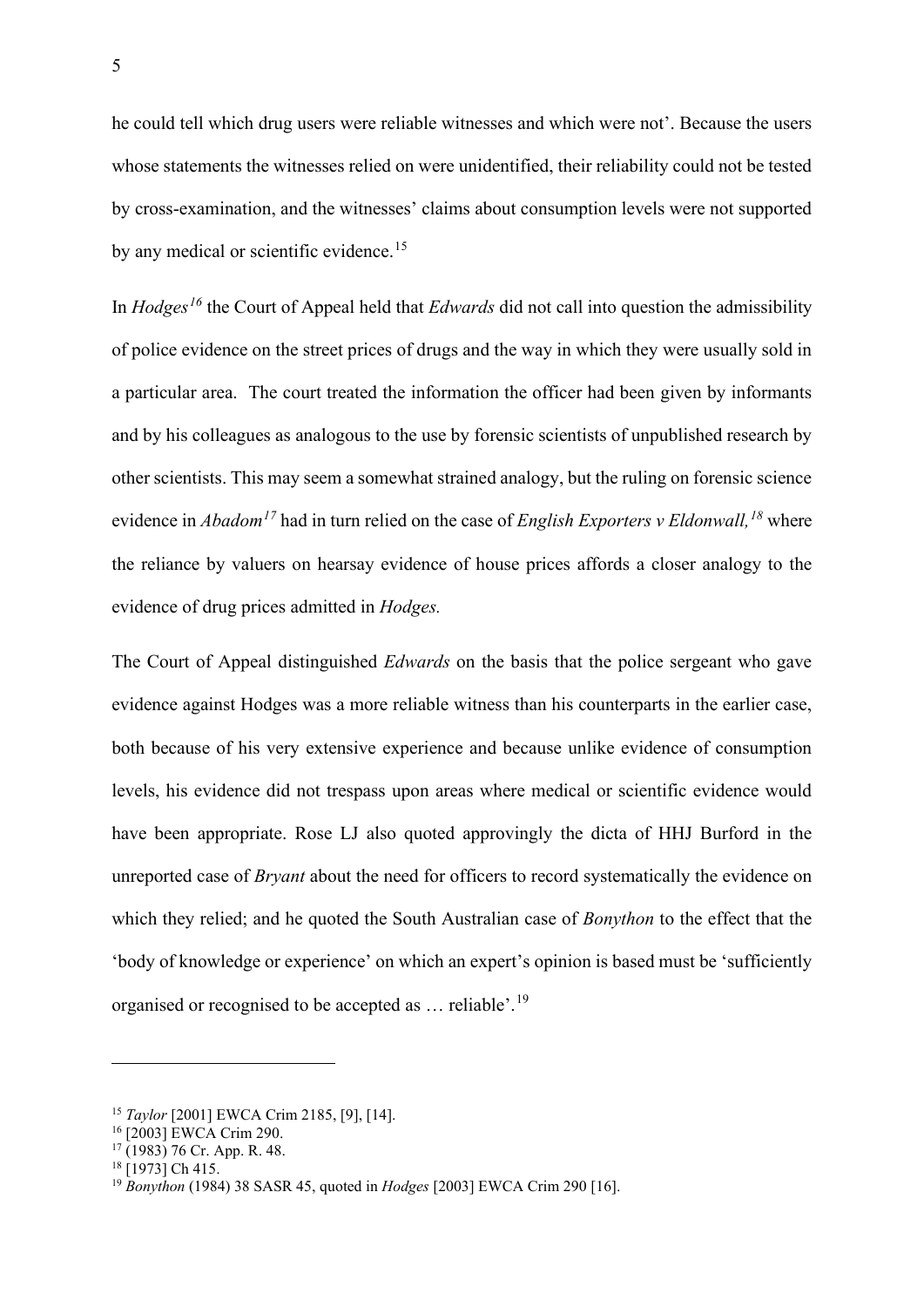Taken together, therefore, *Edwards* and *Hodges* establish that opinion evidence based on hearsay will be admissible only where the information obtained from informants and colleagues is 'sufficiently organised', e.g. through systematic record keeping, to amount to a 'reliable body of knowledge' which is an appropriate basis for expert evidence. This will bring it within the common-law hearsay exception preserved by the Criminal Justice Act 2003, s 118(1), r 8, 'under which in criminal proceedings an expert witness may draw on the body of expertise relevant to his field'. The 'body of expertise' assembled by a police officer is likely to be a mixture of hearsay and personal experience, but an officer who draws *purely* on experience to give 'evidence of fact of what takes place on many occasions on the streets'<sup>[20](#page-6-0)</sup> does not need to qualify as an expert witness.

The Privy Council opinion in *Myers,* the leading case on evidence about gangs, broadly confirms the *Hodges* approach. In dealing with the evidence of the head of a unit of the Bermudan police specialising in gang crime, the Privy Council showed an awareness of the potentially partisan nature of this kind of evidence. After a brief reference to *Bonython,* the Privy Council said that an officer 'must have made a sufficient study, whether by formal training or through practical experience, to assemble what can properly be regarded as a balanced body of specialised knowledge which would not be available to the tribunal of fact.<sup>[21](#page-6-1)</sup> Lord Hughes JSC also stressed that a police officer who dons the 'robe of expertise' must abide by the duty of the expert to be impartial:

In particular, a police expert needs to be especially conscious of the duty to state fully any material which weighs *against* any proposition which he is advancing, as well as all the evidence on which he has based that proposition. When considering an application by the Crown to adduce the evidence of a police expert, it is incumbent on the judge to satisfy himself that these duties are recognised, and discharged.<sup>[22](#page-6-2)</sup>

<span id="page-6-0"></span><sup>20</sup> *Bryan,* unreported (CA, 1984), quoted in *Hodges* [2003] EWCA Crim 290, [11].

<span id="page-6-1"></span><sup>21</sup> *Myers v R* [2015] UKPC 40, [2016] AC 24, [58]. 22 *Myers* [2015] UKPC 40, [60].

<span id="page-6-2"></span>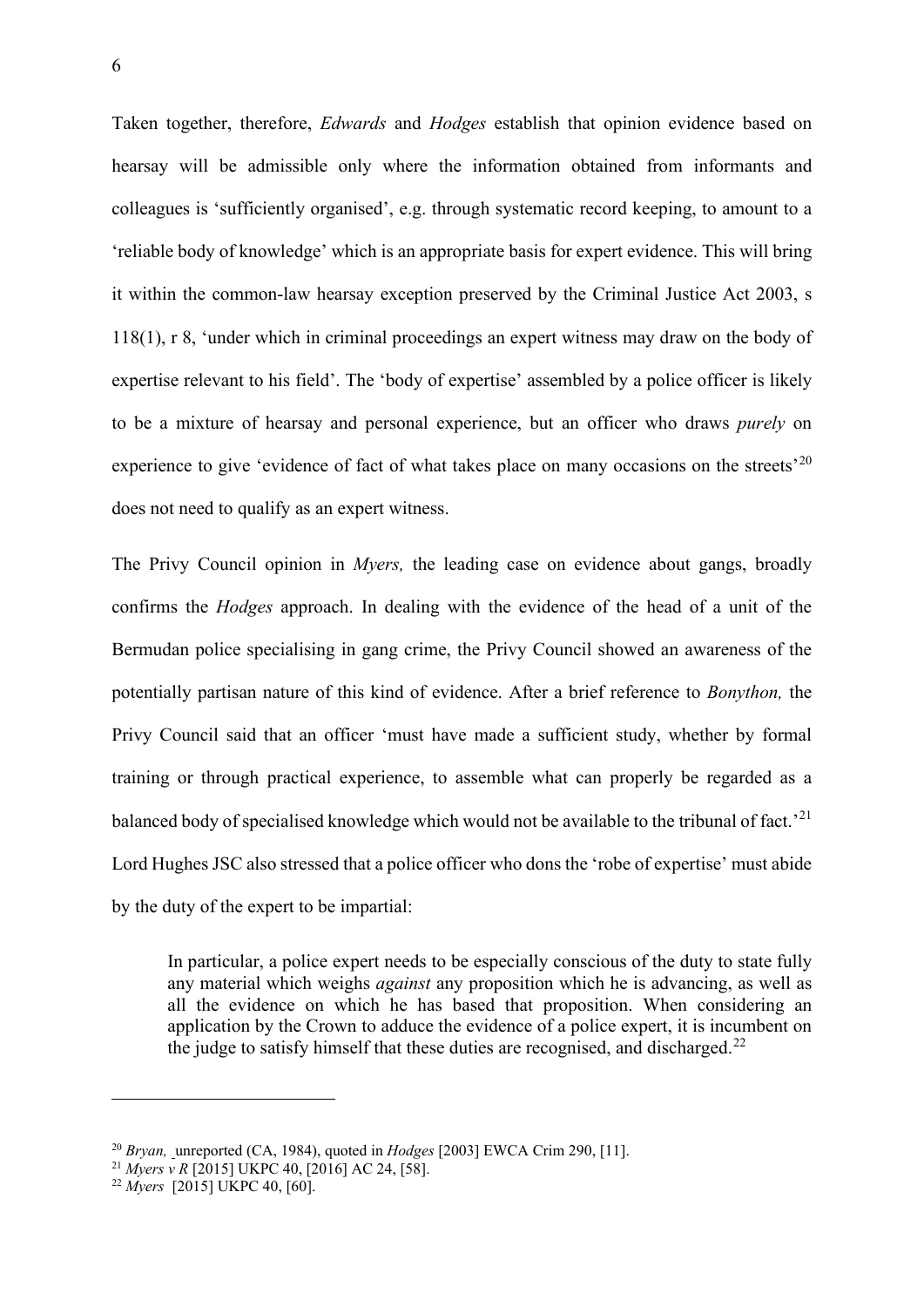The duties to which *Myers* drew attention are now codified in the Criminal Procedure Rules. The expert's duty is to assist the court by giving an 'objective unbiased' opinion.<sup>[23](#page-7-0)</sup> Their report to the court must 'give details of any literature or other information which the expert has relied on in making the report'; 'contain a statement setting out the substance of all facts given to the expert which are material to the opinions expressed in the report, or upon which those opinions are based'; and 'if the expert is not able' – which must mean able consistently with the duty of impartiality – 'to give an opinion without qualification, state the qualification'.<sup>[24](#page-7-1)</sup> Importantly, too, the report must 'include such information as the court may need to decide whether the expert's opinion is sufficiently reliable to be admissible as evidence'.<sup>[25](#page-7-2)</sup> 'It is critical', as the Court of Appeal has recently affirmed, 'that the party calling an expert witness is confident that the witness understands and, to the extent it is practical for the party to check, is discharging his or her obligations to the court.<sup>[26](#page-7-3)</sup>

The requirement to provide information about reliability complements Criminal Practice Direction (CPD) 19A, which sets out the factors the court should take into account in determining whether evidence is 'sufficiently reliable to be admitted'. The list of factors closely follows that proposed by the Law Commission as a basis for legislation,  $27$  and were incorporated in a Practice Direction after the government decided (on grounds of cost) not to proceed with the legislation the Law Commission recommended. The Law Commission intended these factors to be applied to both scientific and non-scientific evidence, and although the CPD refers specifically to the case of *Dlugosz[28](#page-7-5)* which requires 'a sufficiently reliable scientific basis' for expert evidence, the rule and the practice direction are applicable to any

<span id="page-7-0"></span><sup>&</sup>lt;sup>23</sup> Criminal Procedure Rules 2015, r. 19.2(1)(a)(i).<br><sup>24</sup> Crim. P. R. 2015, r. 19.4(b), (c) and (g).

<span id="page-7-2"></span><span id="page-7-1"></span> $25$  Crim. P. R. 2015, r. 19.4(h).

<span id="page-7-3"></span><sup>26</sup> *Byrne* [2021] EWCA Crim 107, [100].

<span id="page-7-4"></span><sup>&</sup>lt;sup>27</sup> Law Commission, Expert Evidence in Criminal Proceedings in England and Wales (Law Com 325, 2011).

<span id="page-7-5"></span><sup>28</sup> [2013] EWCA Crim 2.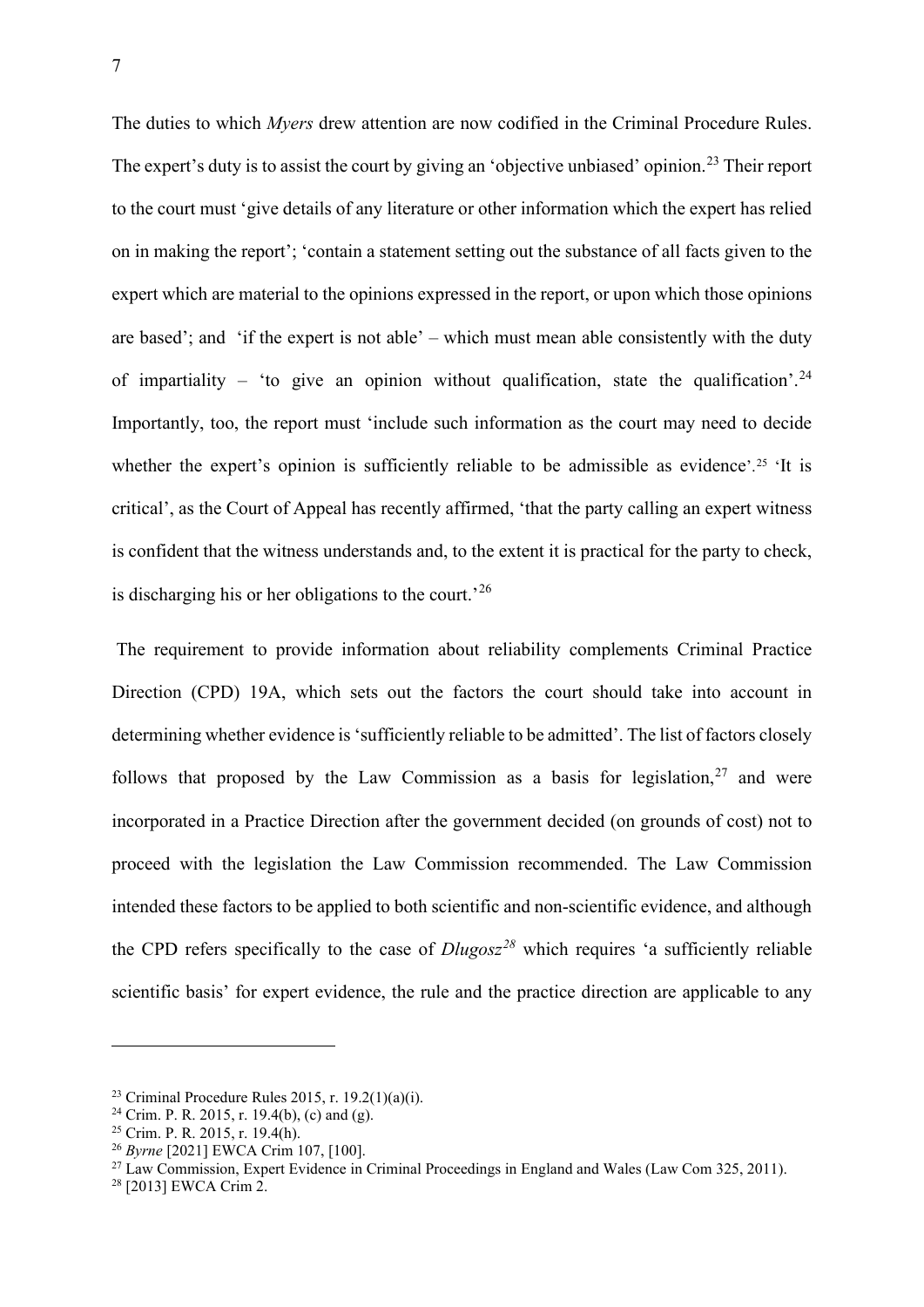expert opinion evidence where reliability is a precondition for admissibility.[29](#page-8-0) Since *Hodges*  and *Myers* establish that a degree of reliability is a precondition for allowing police officers to testify as experts, the CPD factors are applicable to them. Indeed the one reported case in which expert evidence has been excluded in reliance on the CPD factors concerns police evidence about drugs.[30](#page-8-1)

#### **Fact, opinion and hearsay**

Before looking in detail at the CPD factors we must address a possible objection to their application to police evidence, namely that the CPD is expressly confined to expert *opinion*  evidence.<sup>[31](#page-8-2)</sup> It might be argued that in many cases, the evidence of police officers, though it is expert evidence, is evidence of fact rather than opinion.[32](#page-8-3) *Phipson on Evidence* and *Hodgkinson on Expert Evidence* both maintain that substantial categories of expert evidence should be categorized as evidence of fact.[33](#page-8-4) More directly relevant in the present context is an *obiter dictum* in *Kennedy v Cordia,* the Supreme Court's leading decision on expert evidence in Scottish civil cases, that the evidence the Privy Council found to be admissible in *Myers v DPP*  was 'factual evidence of the practices of [criminal] gangs'.<sup>[34](#page-8-5)</sup> According to Lords Reed and Hodge, who wrote the unanimous judgment, the distinction is significant in Scottish law because opinion evidence is subject to a strict test of 'necessity', whereas expert evidence of

<span id="page-8-0"></span><sup>29</sup> Criminal Practice Directions (consolidated) [2019] EWCA Crim 295, 19A.4.

<span id="page-8-1"></span><sup>30</sup> *R (Wright) v CPS* [2015] EWHC 62 (Admin).

<span id="page-8-2"></span><sup>&</sup>lt;sup>31</sup> CPD 19A.1.

<span id="page-8-3"></span><sup>&</sup>lt;sup>32</sup> We are indebted to an anonymous referee for pressing this point.

<span id="page-8-4"></span><sup>&</sup>lt;sup>33</sup> H M Malek (ed.) *Phipson on Evidence* (19<sup>th</sup> ed., 2017), [33-10]; T. Hodgkinson and M. James, *Expert Evidence*: *Law and Practice* (5th ed., 2020), [1-011].

<span id="page-8-5"></span><sup>&</sup>lt;sup>34</sup> *Kennedy v Cordia* (*Services*) *LLP* [2016] UKSC 6; [2016] 1 WLR 597, [42]. The 'necessity' test was adopted in *Gage v HMA* [2011] HCJAC 40; 2011 SCL 645, on the basis of a restrictive reading of the English case of *Turner* [1975] QB 834.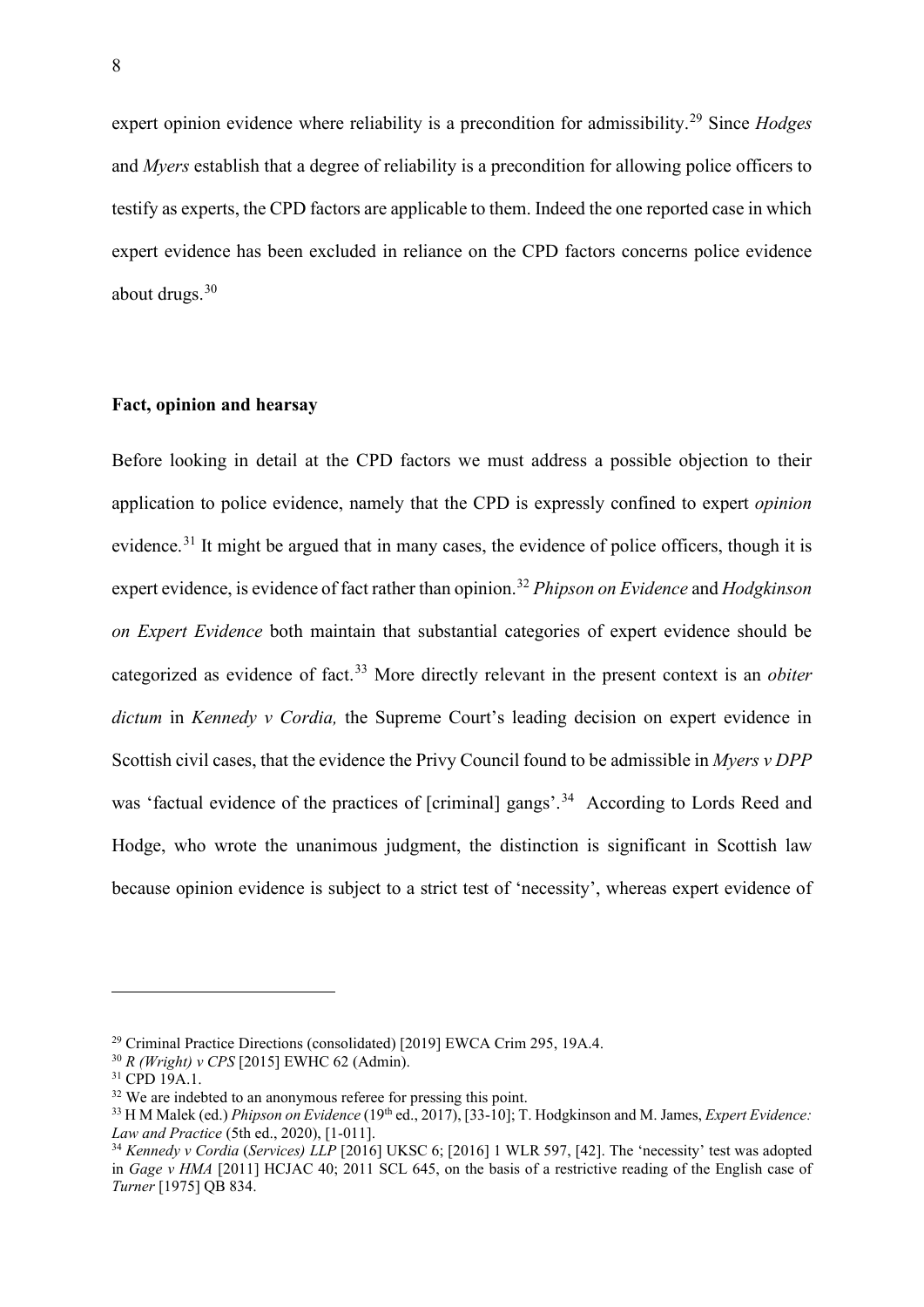fact is introduced as a matter of convenience, to establish facts which could in principle be established by a large amount of direct evidence.<sup>[35](#page-9-0)</sup>

This way of classifying *Myers,* though perhaps convenient in Scottish law, is not supported by anything explicitly stated in the Privy Council opinion. A more pertinent discussion of the fact/opinion distinction is Megarry J's careful analysis in *English Exporters v Eldonwall, [36](#page-9-1)* from which the 'body of knowledge' exception to the hearsay rule derives. Megarry J distinguished between, on the one hand, the knowledge derived partly from personal experience and partly from information provided by others, on which an expert could base an *opinion* in a particular case (e.g. about the value of a house); and on the other hand, statements which are relied on as evidence of particular *facts* (such as the purchase price of a particular house comparable to the one in question), which do not escape the hearsay rule by virtue of being part of a body of expert knowledge. Similarly, the Privy Council in *Myers* distinguished between the expounding of general study (whether by the witness or others) and … the assertion of a particular fact in issue in the case. The first is expert evidence, grounded on a body of learning or study; the second is not, even if it may be given by someone who is also an expert. The line between the two is case-specific, but it will usually be possible to discern it.<sup>[37](#page-9-2)</sup>

The expert who judges that the street value of a certain drug in a certain area is such-and-such, or (as in *Myers*) that a defendant can be 'considered' a 'member' of a gang, is expressing an opinion based on their judgment of what in the mass of second-hand information they have accumulated can be considered reliable,<sup>[38](#page-9-3)</sup> and what can be inferred from it in a particular case. On any reasonable interpretation of the slippery distinction between fact and opinion, that is

<span id="page-9-0"></span><sup>35</sup> *Kennedy v Cordia* [2016] UKSC 6, [46]. 36 [1973] Ch 415, 420-1.

<span id="page-9-1"></span>

<span id="page-9-2"></span><sup>&</sup>lt;sup>37</sup> [2015] UKPC 40, [66]

<span id="page-9-3"></span><sup>38</sup> *English Exporters v Eldonwall* [1973] Ch 415, 420-1.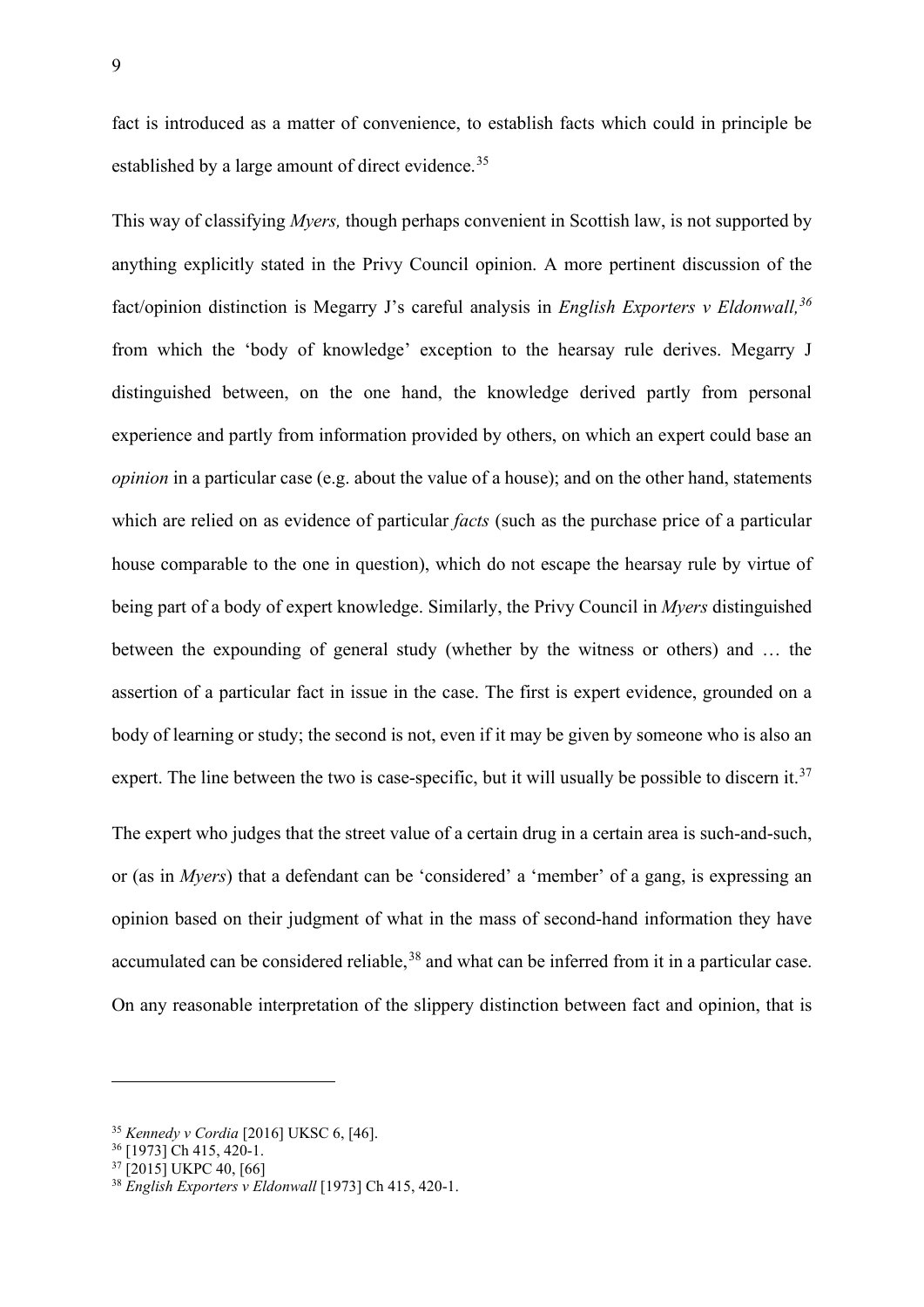opinion evidence. An expert who bases a statement of *fact* on a *particular* hearsay statement (for example about the defendant's link to a gang) must judge that hearsay statement to be reliable, which is an opinion. Following *English Exporters* and *Myers,* that opinion in itself is not a ground for the court to rely on the hearsay statement: the court must make its own decision whether the hearsay is admissible and reliable.

A further reason why evidence of gang membership will nearly always involve opinion evidence is the nebulous character of gang membership itself. As noted in *Elliott,* 'membership' is 'no more than a convenient shorthand' encompassing various degrees of affiliation or support.<sup>[39](#page-10-0)</sup> 'Violent gangs... are unlikely to issue membership cards, and so proof of membership will almost inevitably involve the prosecution putting forward evidence of a number of circumstances from which gang membership could be inferred.<sup>'[40](#page-10-1)</sup> The very existence of something sufficiently permanent and distinctive to be identified as a 'gang' is an  $-$  often debatable  $-$  inference from a number of circumstances.<sup>[41](#page-10-2)</sup> It might be theoretically possible to present a jury with a mass of factual evidence about contacts among a network of people and let them draw their own conclusions about the existence and membership of gangs, but in practice this is unlikely.

A complication of the distinction between expert opinion based on hearsay admissible under the 'body of knowledge' rule and evidence of fact founded on particular hearsay statements is that sometimes, as in *Elliott,* statements relied upon to prove gang membership may not constitute hearsay within the meaning of the Criminal Justice Act 2003 because, being made (or so the prosecution contends) to other members of the gang who already know that the person concerned is a member, they are not made with the intention of causing another person to

<span id="page-10-0"></span><sup>39</sup> *Elliott* [2010] EWCA Crim 2378, [17], quoted in *Lewis* [2014] EWCA Crim 48, [96].

<span id="page-10-1"></span><sup>40</sup> *Elliott* [2010] EWCA Crim 2378, [31].

<span id="page-10-2"></span><sup>41</sup> S. Hallsworth and T. Young, 'Gang Talk and Gang Talkers – A Critique' (2008) 4 *Crime, Media, Culture* 175.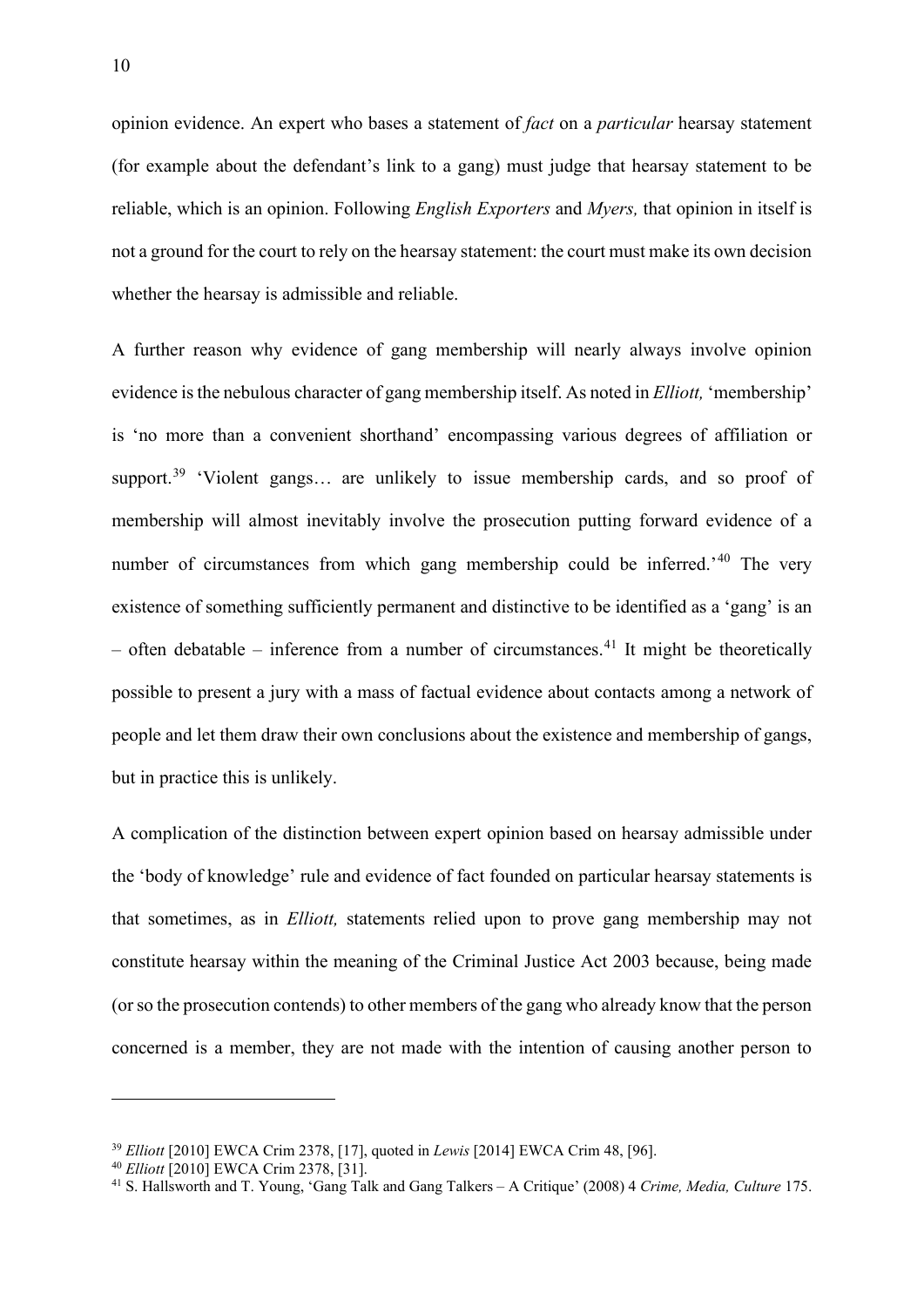believe what is stated. [42](#page-11-0) The letters relied on in *Elliott* were nevertheless very effective in causing the police officer who gave evidence to believe in the existence of a gang of which he had never heard before.<sup>[43](#page-11-1)</sup> If the evidence had been dealt with as comprising statements in furtherance of a joint criminal enterprise, they would have been inadmissible as hearsay unless there was some further evidence linking the defendant and the author of the letter to the alleged enterprise.<sup>[44](#page-11-2)</sup>

## **Criteria of reliability**

Having established that police evidence about patterns of drug dealing and gang activity generally constitutes opinion evidence, we can now consider the factors set out in the CPD that are relevant to its admissibility.

All of the criteria in CPD 19A.5 are potentially relevant to drug or gang evidence, and some of them are close to factors that have been considered in previous cases. Thus the 'extent and quality of the data' and the 'completeness of the information available to the expert' were important factors in distinguishing between the inadmissible evidence in *Edwards*[45](#page-11-3) and the admissible evidence in *Hodges.*[46](#page-11-4) The question of whether an expert's opinion, if it 'relies on an inference from any findings…properly explains how safe or unsafe the inference is' comes close to the reason for rejecting the drug charity worker's evidence in *Edwards –* he could not satisfactorily explain how it was safe to rely on an inference from what some drug users told him, while rejecting other statements he considered unreliable. A proper explanation of the safety of any inference should ensure that the strength of the opinion expressed by an expert does not go beyond what can properly be inferred from the data on which it is based, even

<span id="page-11-0"></span><sup>42</sup> *Elliott* [2010] EWCA Crim 2378, [31], [33].

<span id="page-11-1"></span><sup>43</sup> *Elliott* [2010] EWCA Crim 2378, [13].

<span id="page-11-2"></span><sup>44</sup> *Devonport* [1996] 1 Cr. App. R. 221, 226. 45 [2001] EWCA Crim 2185.

<span id="page-11-3"></span>

<span id="page-11-4"></span> $^{46}$  [2003] 2 Cr. App. R. 15, [26-7].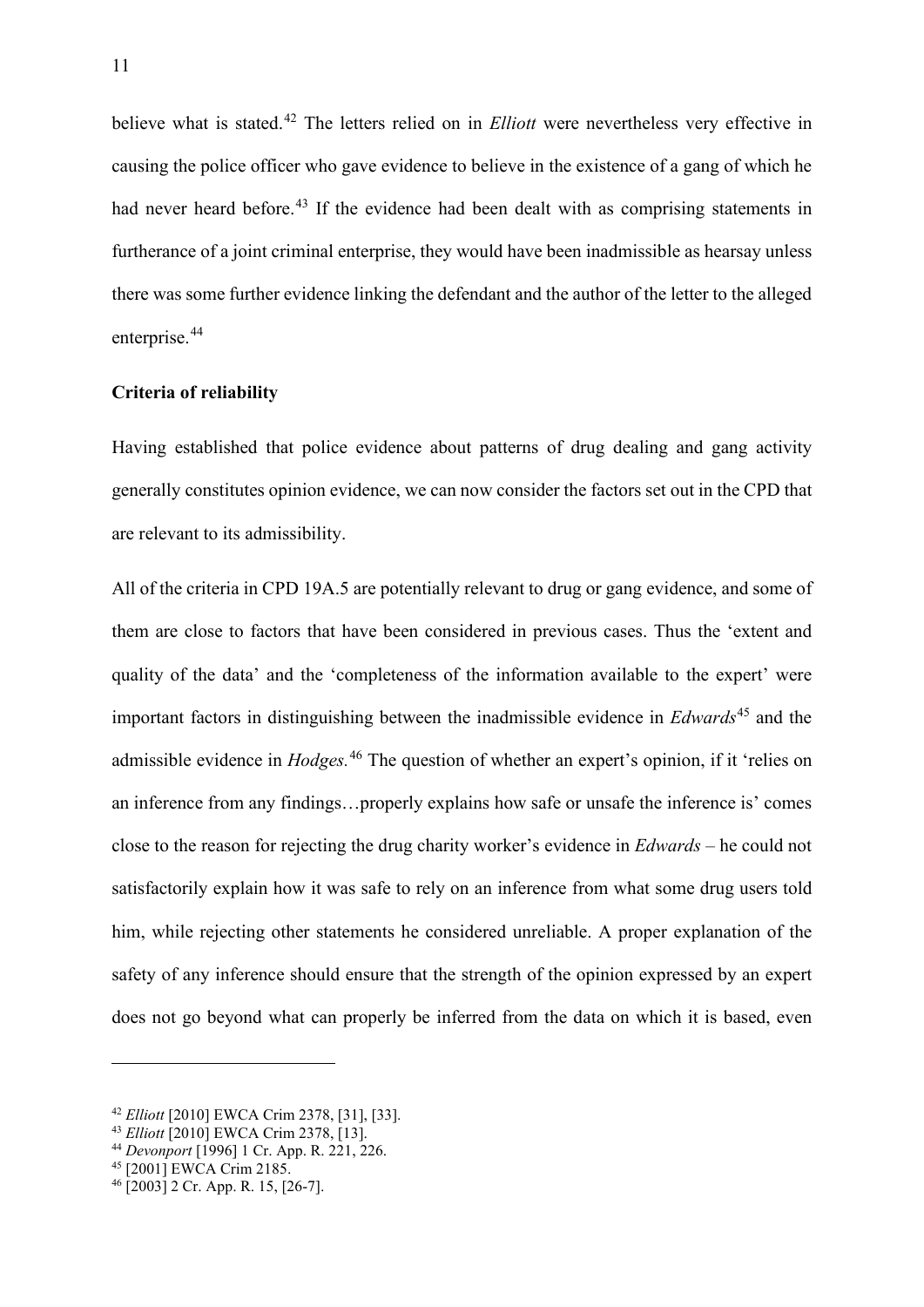though the part of the Law Commission's Draft Bill that expressly referred to the strength of an opinion has not been transposed into the Practice Direction.[47](#page-12-0) The 'extent to which the expert's opinion is based on material falling outside the expert's own field of expertise' is relevant to cases where police officers or civilian experts trespass in the field of toxicology, as in *Edwards* and *Wright.[48](#page-12-1)* The question of where in the 'range of expert opinion' an expert's opinion lies is potentially important in cases (such as those considered in the next section) where there is a divergence between police views and those of social scientists. Equally relevant, as we shall see in the next section, are the potential 'flaws' set out in CPD19A.6.

Unfortunately, there is nothing in recently reported cases to indicate that police gang expertise is being subjected to any kind of rigorous scrutiny. In *Awoyemi,* the leading case on gang affiliation evidence, counsel for the appellants attempted to challenge the expertise of the police sergeant who gave evidence but was told that as the officer's expertise had been accepted by the different counsel who appeared at trial, it was 'far too late to take the point now'.<sup>[49](#page-12-2)</sup> Similarly in *Rashid,* the Court of Appeal observed that 'no point was taken' at trial about the officer's qualification to give expert evidence, 'and we can understand why'.[50](#page-12-3) In *Lewis,* the Court of Appeal followed *Hodges* and *Elliott* in holding that a police officer was entitled to rely on hearsay from unspecified informants as he 'clearly had the requisite knowledge of experience',<sup>[51](#page-12-4)</sup> but did not so much as mention the word 'expert' or the limited guidance on the reliability of expert evidence provided by *Myers*. In *Sode*, *Myers* is mentioned but reduced to

<span id="page-12-0"></span><sup>47</sup> Law Commission, *Expert Evidence in Criminal Proceedings* (2011), Draft Bill, cl. 4(1)(b).

<span id="page-12-1"></span><sup>48</sup> *R (Wright) v CPS* [2015] EWHC 62 (Admin).

<sup>49</sup> [2016] 4 WLR 114, [24].

<span id="page-12-3"></span><span id="page-12-2"></span><sup>50</sup> *Rashid* [2019] EWCA Crim 2018, [36].

<span id="page-12-4"></span><sup>51</sup> [2014] EWCA Crim 48, [95].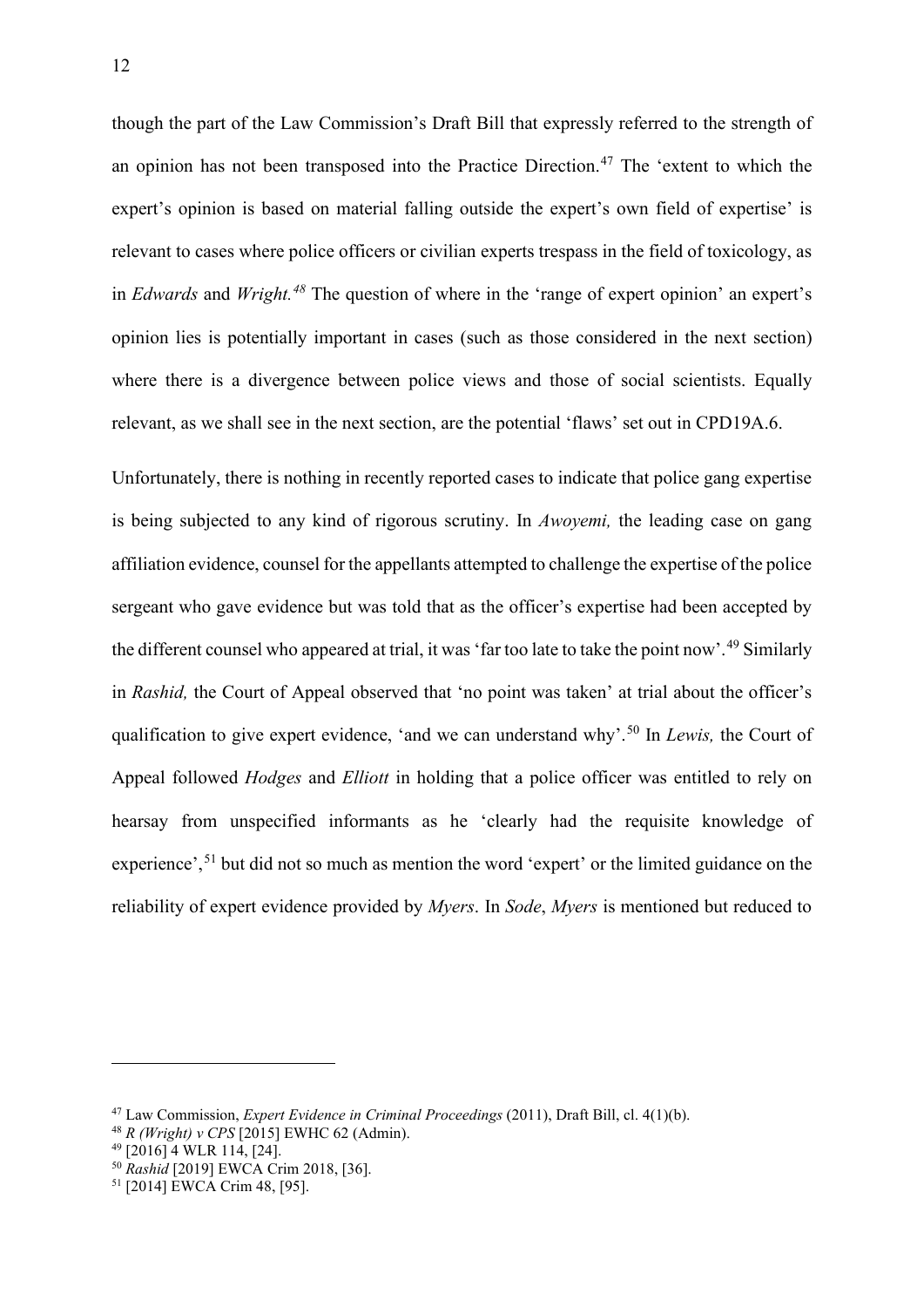a vague requirement for a 'qualitative assessment' of the evidence, considered as evidence of bad character rather than expert evidence.<sup>[52](#page-13-0)</sup>

The failure of the defence to challenge this evidence appears to be symptomatic of the failure of the bar to take up the challenge of the 'new and more rigorous approach' of CPD 19A.<sup>[53](#page-13-1)</sup> Expert evidence on gangs is in particular need of close scrutiny because of the risk that it will be tainted by structural or institutional racism. Even if an individual police expert is free of personal prejudice, the institutional 'body of knowledge' on which they draw is one in which serious violence is much more likely to be identified as gang-related when it occurs in areas with high BAME populations than when it occurs in predominantly white areas.<sup>[54](#page-13-2)</sup> The reasons for the overrepresentation of young black males in gang databases are complex,<sup>[55](#page-13-3)</sup> but ethnic differences in 'urban street lifestyles, cultures and peer friendship networks<sup>[56](#page-13-4)</sup> are important factors.

The lack of scrutiny of the gang-related expert evidence in *Awoyemi, Lewis, Rashid* and *Sode*  is especially disappointing as all four cases involved a type of evidence that appears particularly open to challenge under the CPD criteria.

#### **Rap music as evidence**

The type of evidence we have in mind uses of the lyrics or videos of rap songs to implicate the author or performers in gang membership. In *Awoyemi,* both handwritten lyrics and a YouTube

<span id="page-13-0"></span><sup>52</sup> *Sode* [2017] EWCA Crim 705, [36], [47-51].

<span id="page-13-1"></span><sup>53</sup> *H* [2015] EWCA Crim 1555, [44]; G.Davies and E. Piasecki, ['No more Laissez Faire? Expert Evidence, Rule](https://uk.westlaw.com/Document/I8C8412A09A9111E6AEB0FEA1C383C4F6/View/FullText.html?navigationPath=Search%2Fv1%2Fresults%2Fnavigation%2Fi0ad73aa6000001761f47f43c01a09fe0%3FNav%3DUK-JOURNALS%26fragmentIdentifier%3DIFBD48BB09CF511E6A0DDDC0B0A7EC8D3%26parentRank%3D0%26startIndex%3D1%26contextData%3D%2528sc.Search%2529%26transitionType%3DSearchItem&listSource=Search&listPageSource=d16e81b95c4481fbd6cd7b1238d74db3&list=UK-JOURNALS&rank=4&sessionScopeId=8d52c4472e8487153733e20e68131005a37c128694aad4467432a2400cefb7dc&originationContext=Search+Result&transitionType=SearchItem&contextData=%28sc.Search%29&comp=wluk)  [Changes and Reliability: Can More Effective Training for the Bar and Judiciary Prevent Miscarriages of Justice?'](https://uk.westlaw.com/Document/I8C8412A09A9111E6AEB0FEA1C383C4F6/View/FullText.html?navigationPath=Search%2Fv1%2Fresults%2Fnavigation%2Fi0ad73aa6000001761f47f43c01a09fe0%3FNav%3DUK-JOURNALS%26fragmentIdentifier%3DIFBD48BB09CF511E6A0DDDC0B0A7EC8D3%26parentRank%3D0%26startIndex%3D1%26contextData%3D%2528sc.Search%2529%26transitionType%3DSearchItem&listSource=Search&listPageSource=d16e81b95c4481fbd6cd7b1238d74db3&list=UK-JOURNALS&rank=4&sessionScopeId=8d52c4472e8487153733e20e68131005a37c128694aad4467432a2400cefb7dc&originationContext=Search+Result&transitionType=SearchItem&contextData=%28sc.Search%29&comp=wluk) (2016) 80 J. Crim. L. 327.

<span id="page-13-2"></span><sup>54</sup> P. Williams and B. Clarke, *Dangerous Associations: Joint Enterprise, Gangs and Racism* (Centre for Crime and Justice Studies, 2016), 4-5.

<span id="page-13-3"></span><sup>55</sup> See Mayor's Office for Policing and Crime, *Review of the Metropolitan Police Gangs Matrix* (2018) <https://www.london.gov.uk/sites/default/files/gangs\_matrix\_review\_-\_final.pdf> (accessed 1 March 2021); J.A. Densley and D.C. Peyrouz, 'The Matrix in Context: Taking Stock of Police Gang Databases in London and Beyond' (2019) 20 *Youth Justice* 11.

<span id="page-13-4"></span><sup>56</sup> A. Gunter, *Race, Gangs and Youth Violence* (Policy Press, 2017), 135.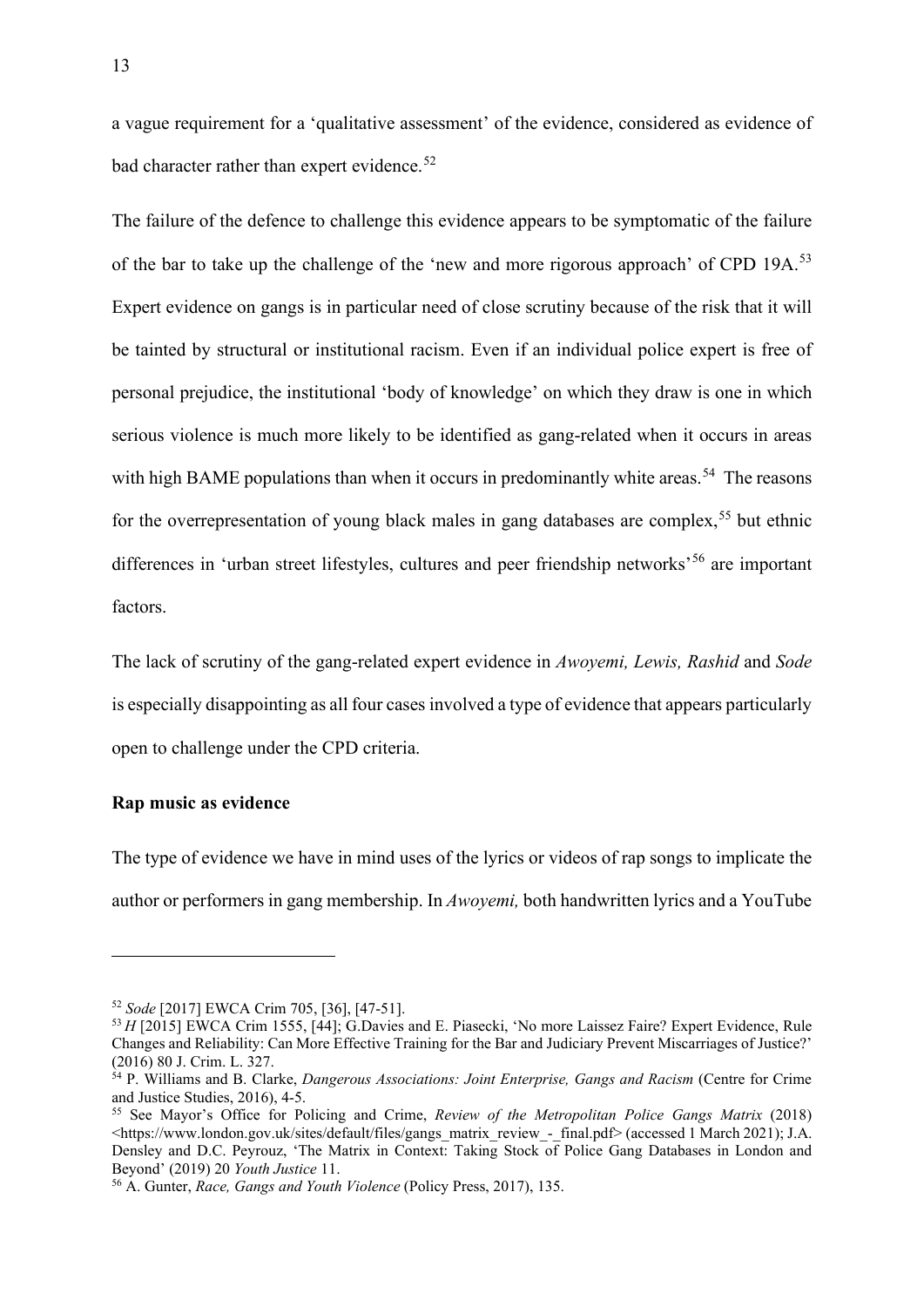video were held admissible as evidence of 'the extent to which the individuals concerned had signed up to gang and gun culture' and therefore of their propensity to commit offences which 'bore all the hallmarks of gang related violence.'[57](#page-14-0) They were also admitted as important explanatory evidence, and the Court suggested that they could have been treated as evidence which was not of bad character because it was 'to do with the facts of the offence'.<sup>[58](#page-14-1)</sup> As Paul McKeown shows in his commentary in this *Review,* the judgment glosses over the lack of evidence for the enmity between two gangs that supposedly motivated for the shooting with which the defendants were charged.<sup>[59](#page-14-2)</sup>

In *Rashid,* evidence of the nature of a particular gang and the defendants' membership of it was '[b]ackground evidence … which was relevant to the motive or intention in relation to the possession of arms.' The police expert's 'opinion evidence that [the co-defendant] Tshoma was a gang member was to a large extent based on Tshoma's participation on two music videos<sup>'[60](#page-14-3)</sup> (Tshoma protested that the video was 'just a performance').  $61$ 

In testifying that Tshoma was a gang member, the officer also drew on 'knowledge gleaned from social media as well as from unrevealed sources' which the Court said he was clearly entitled to do on the authority of *Myers* and *Lewis.* As we have seen, however, *Myers*  distinguishes between general knowledge of the characteristics of a gang, which can form part of a body of expert knowledge,  $62$  and particular facts proved by hearsay. The prosecution's claim that Rashid and Tshoma were 'senior members' of a gang fell into the latter category but the court did not analyse the meaning or reliability of the specific hearsay statements on which

<span id="page-14-0"></span><sup>57</sup> [2016] EWCA Crim 668, [2016] 4 WLR 114, [33], [32].

<sup>58</sup> *Awoyemi* [2016] EWCA Crim 668, [9], [17].

<span id="page-14-2"></span><span id="page-14-1"></span><sup>59</sup> Paul McKeown 'Evidence: *R v Awoyemi*' [2017] Crim LR 331. 60 *Awoyemi* [2016] EWCA Crim 668, [14], [49].

<span id="page-14-3"></span>

<span id="page-14-4"></span><sup>61</sup> *Awoyemi* [2016] EWCA Crim 668, [19].

<span id="page-14-5"></span><sup>62</sup> [2015] UKPC 40, [66]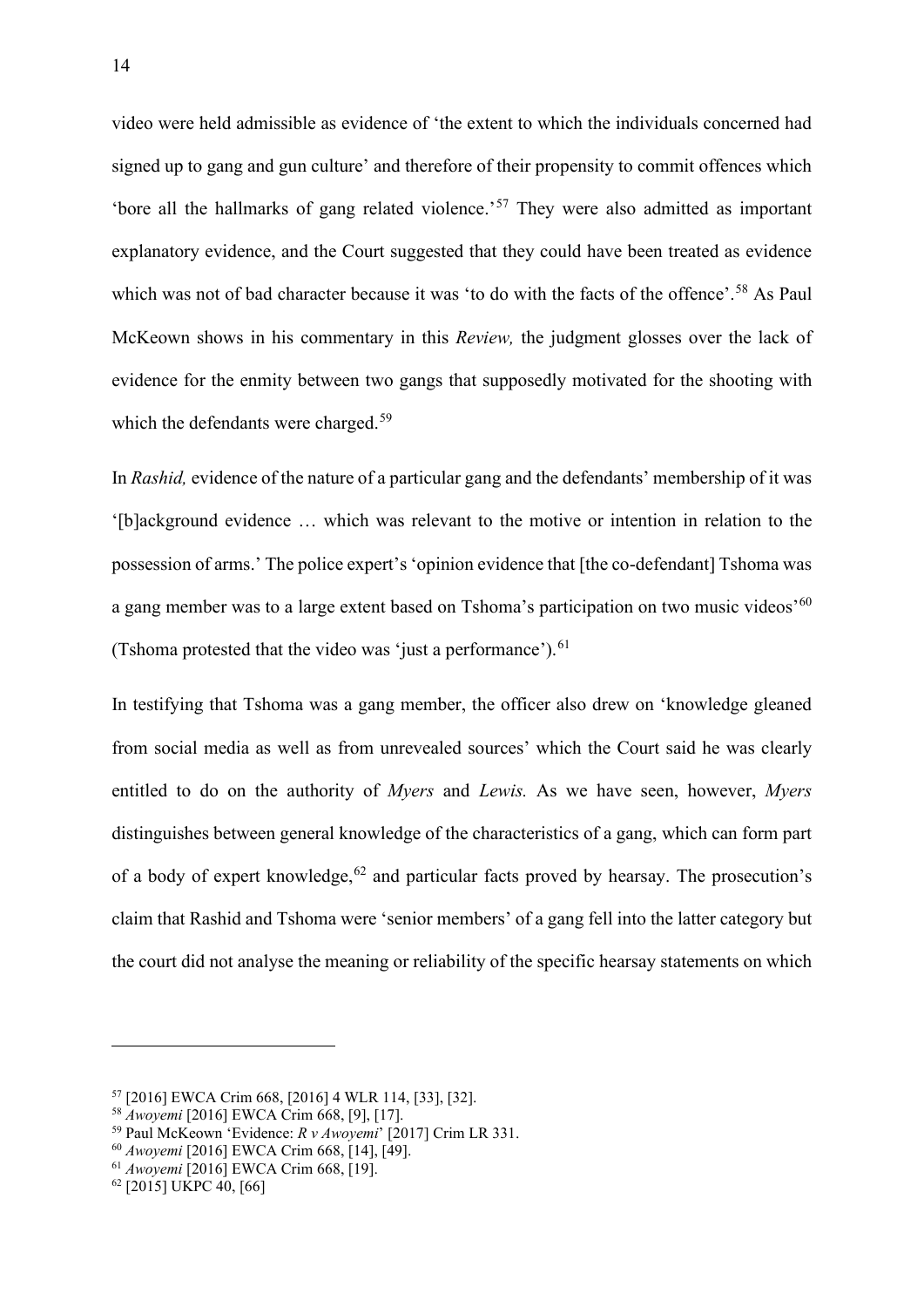this evidence relied. Although hearsay from 'unrevealed sources' is no longer regarded as inadmissible in all circumstances, the Court of Appeal's ruling in *Brown* distinguishes between cases where the prosecution seeks to withhold the identity of the person who has made a statement, and cases where they simply do not know it.<sup>[63](#page-15-0)</sup> This suggests that, where the prosecution relies on specific informants to link a person to a gang, they should either identify them or call them as anonymous witnesses under the Coroners and Justice Act 2009.

In *Sode* evidence was admitted of a video made by the deceased, along with a text message by one of the defendants describing the video (accurately, his counsel suggested) as 'trash', <sup>[64](#page-15-1)</sup> and another video made by one of the defendants two years before the offence, when he was 14, where used a gesture and language said to indicate support for a gang opposed to that of the deceased.[65](#page-15-2) In *Lewis,* the police officers called as experts described a complex network of affiliated gangs and claimed that these gangs 'posted videos on the internet so as to announce the individuals' membership of the gang'.<sup>[66](#page-15-3)</sup> A certain hand gesture made on the videos was said to be an indication of membership.

The use of rap and drill music (the sub-genre of rap that featured in *Rashid*) in the literal fashion in which they were used in these cases, appears to be common practice in English trials, following a trend set by US prosecutors.<sup>67</sup> A BBC News report, drawing on research by Eithne Quinn and Abenaa Owusu-Bempah, identifies 67 trials since 2005, involving 232 defendants, in which evidence of this type has been given. $68$ 

<span id="page-15-0"></span><sup>63</sup> *Brown* [2019] EWCA Crim 1143, [2019] 1 WLR 6721 [38] (cf. *Ford* [2010] EWCA Crim 250)..

<span id="page-15-1"></span><sup>64</sup> [2015] EWCA Crim 705, [15], [38].

<span id="page-15-2"></span><sup>65</sup>*Sode* [2015] EWCA Crim 705, [18], [40].

<span id="page-15-3"></span><sup>66</sup> [2014] EWCA Crim 48, [44]. For further discussion of the use of rap videos in this case see P. Williams and B. Clarke, *Dangerous Associations: Joint Enterprise, Gangs and Racism* (London: Centre for Crime and Justice Studies, 2016), 9.

<span id="page-15-4"></span><sup>67</sup> E. Nielson and A. Dennis, *Rap on Trial* (The New Press, 2020).

<span id="page-15-5"></span><sup>&</sup>lt;sup>68</sup> S. Swann, 'Drill and Rap Music on Trial' <https://www.bbc.co.uk/news/uk-55617706> (13 January 2021, accessed 15 February 2021).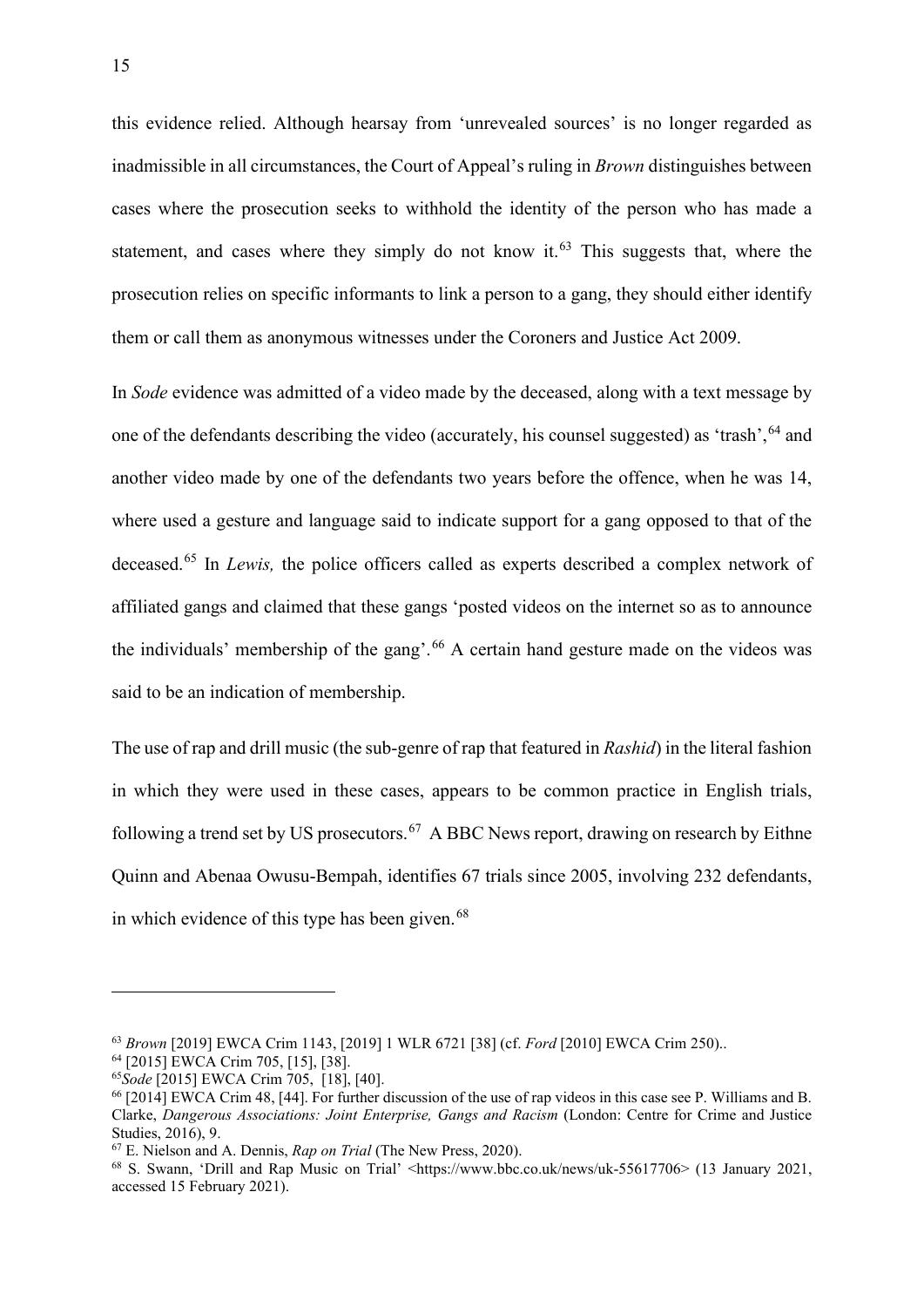Because of the combination of slang and fast-paced delivery characteristic of drill music, a police officer usually acts as an 'interpreter' of the lyrics. [69](#page-16-0) In *O* the Court of Appeal held that evidence about the meaning of the lyrics had been improperly admitted as non-expert opinion, but that if a proper foundation had been laid, the officer concerned might have been accepted as a 'local expert':

The word 'expert' is slightly strange in these circumstances because it is, of course, very far removed from medical expertise or scientific or commercial expertise, but nevertheless there is no reason why a local person may not have expertise in a local dialect, and, as we have said, if the ground had been properly laid, it may well be that WPC Haynes was capable of being regarded as an expert in that limited sense about the language and patois of south London. $70$ 

In the intellectual property case of *Confetti Records v Warner Music UK,* Lewison J held that the lyrics of a Garage song, 'although in a form of English, were for practical purposes a foreign language' and therefore only expert evidence was admissible to explain their meaning.<sup>[71](#page-16-2)</sup> In some cases, academic linguists have been used as experts in dialects such as 'Multicultural London English', which includes words with Caribbean, Arabic and Polish roots and is used in some drill performances.<sup>[72](#page-16-3)</sup> When the expert is a police officer, there is little discussion of whether they meet the criteria for admitting expert evidence. In *Elliott[73](#page-16-4)* the evidence of a police officer who both interpreted letters written to the defendant as referring to gang membership, and testified about patterns of gang activity, was held to be admissible under the principle stated

<span id="page-16-0"></span><sup>69</sup> K. Rymajdo, 'Drill Lyrics are Being Used as Evidence Against Young Black Men in Court', *Vice* 24 Aug 2020, https://www.vice.com/en/article/4ayp5d/drill-lyrics-used-against-young-black-men-court-uk [accessed 4 Nov 2020]. See e.g. *Rashid* [2019] EWCA Crim 2018[10], [12], [15].<br><sup>70</sup> O [2010] EWCA Crim 2985 [27].

<span id="page-16-1"></span>

<span id="page-16-2"></span><sup>&</sup>lt;sup>71</sup> Confetti Records v Warner Music UK [2003] EWHC 1274 (Ch)[154].

<span id="page-16-3"></span><sup>72</sup> B. Bostock, 'Police in the UK are Using Language Experts to Help them Decipher RAP-Influenced Urban Slang because it's now so Complicated they Keep Misunderstanding Evidence' (2019) <https://www.insider.com/uklaw-enforcement-use-experts-decipher-complex-urban-slang-2019-3> [accessed 4 November 2020].

<span id="page-16-4"></span><sup>73</sup> [2010] EWCA Crim 2378, [11], [28].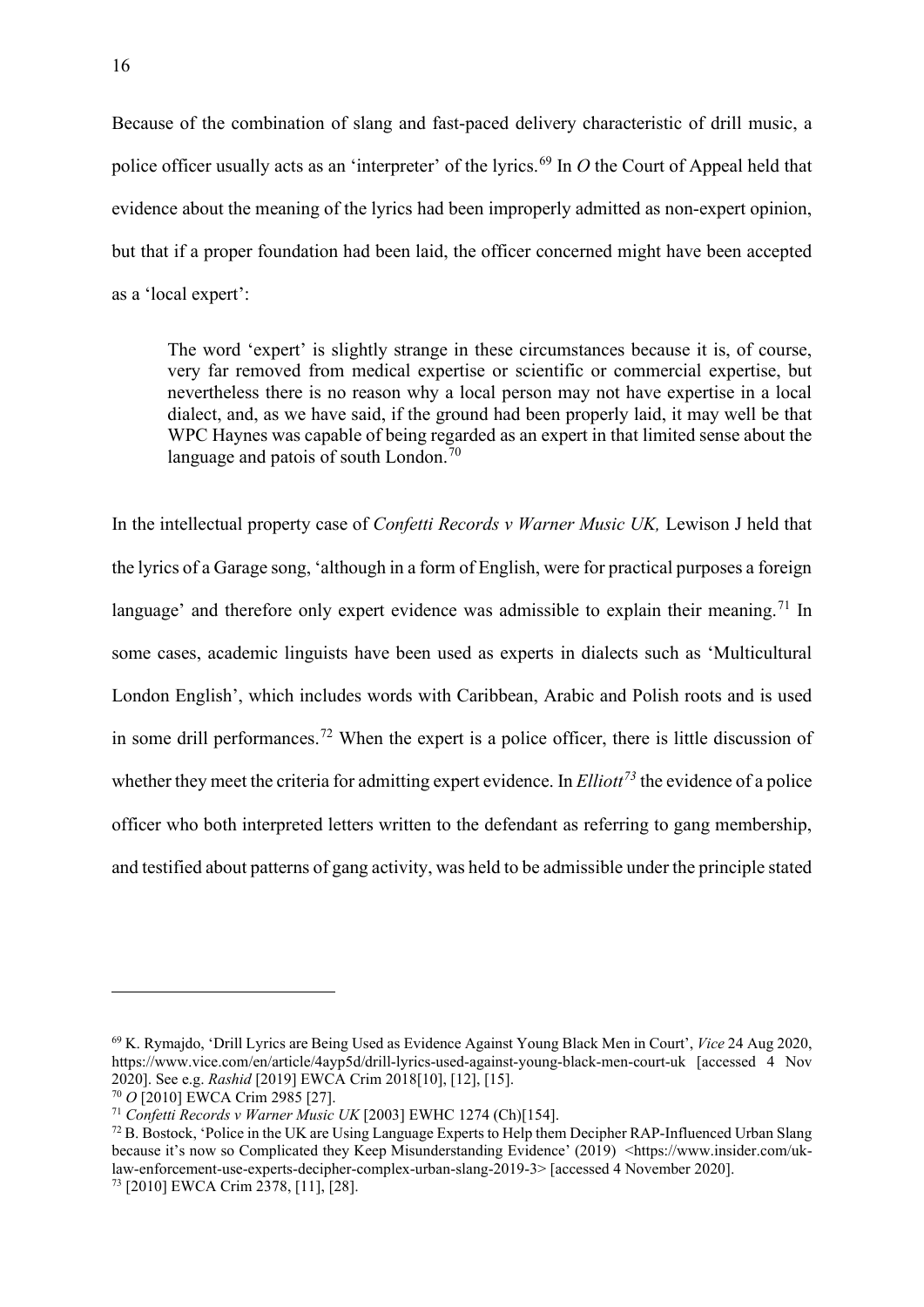in *Hodges –* that is, as expert evidence, although perhaps out of the same sense of the oddness of the word as in *O,* the judgment never refers to the officer as an expert.

If the word 'expert' seems 'slightly strange' in this context, it is perhaps because any expertise the police have in, for example, drill music is in a sense parasitic on the expertise of those who perform such music or provide a knowledgeable audience for it, and members of marginalised subcultures are not often accorded the status of experts. Nevertheless, there is an important form of expertise – dubbed 'interactional expertise' by the sociologists Collins and Evans – which can be acquired 'by interactive immersion in the way of life of a culture'.<sup>74</sup> In this way, the interactional expert gains not just a 'dictionary' knowledge of the language of a particular community, but a 'tacit knowledge' of its shared understandings – for example, of when a drill song is to be taken as an act of provocation rather than mere entertainment. As Collins puts it (discussing a scientific community), 'In learning to use words as the community around one uses words, one is learning  $\ldots$  what and who is to be taken seriously'.<sup>[75](#page-17-1)</sup> There may be some police officers who sufficiently immerse themselves – either in person or online – in the community of drill musicians and their knowledgeable fans to acquire such a socially informed understanding of what is communicated by drill performances. There are, of course, no formal qualifications in this kind of expertise, and it is not easy for a court to distinguish an officer with 'interactional expertise' from one who manifests what Ilan calls 'street illiteracy',<sup>[76](#page-17-2)</sup> which is analogous to what Collins and Evans call 'primary source knowledge' of science: $^{77}$  an ability to understand the literal meaning of a community's language without the tacit knowledge

<span id="page-17-2"></span><span id="page-17-1"></span>

<span id="page-17-0"></span><sup>&</sup>lt;sup>74</sup> H. Collins and M. Evans, *Rethinking Expertise* (University of Chicago Press, 2007), 23.<br><sup>75</sup> H. Collins, 'Language and Practice' (2011) 41 *Social Studies of Science* 271, 282.<br><sup>76</sup> J. Ilan, 'Digital Street Culture (2020) 60 Brit. J. Criminol. 994.

<span id="page-17-3"></span><sup>77</sup> Collins and Evans, *Rethinking Expertise*, 22-3.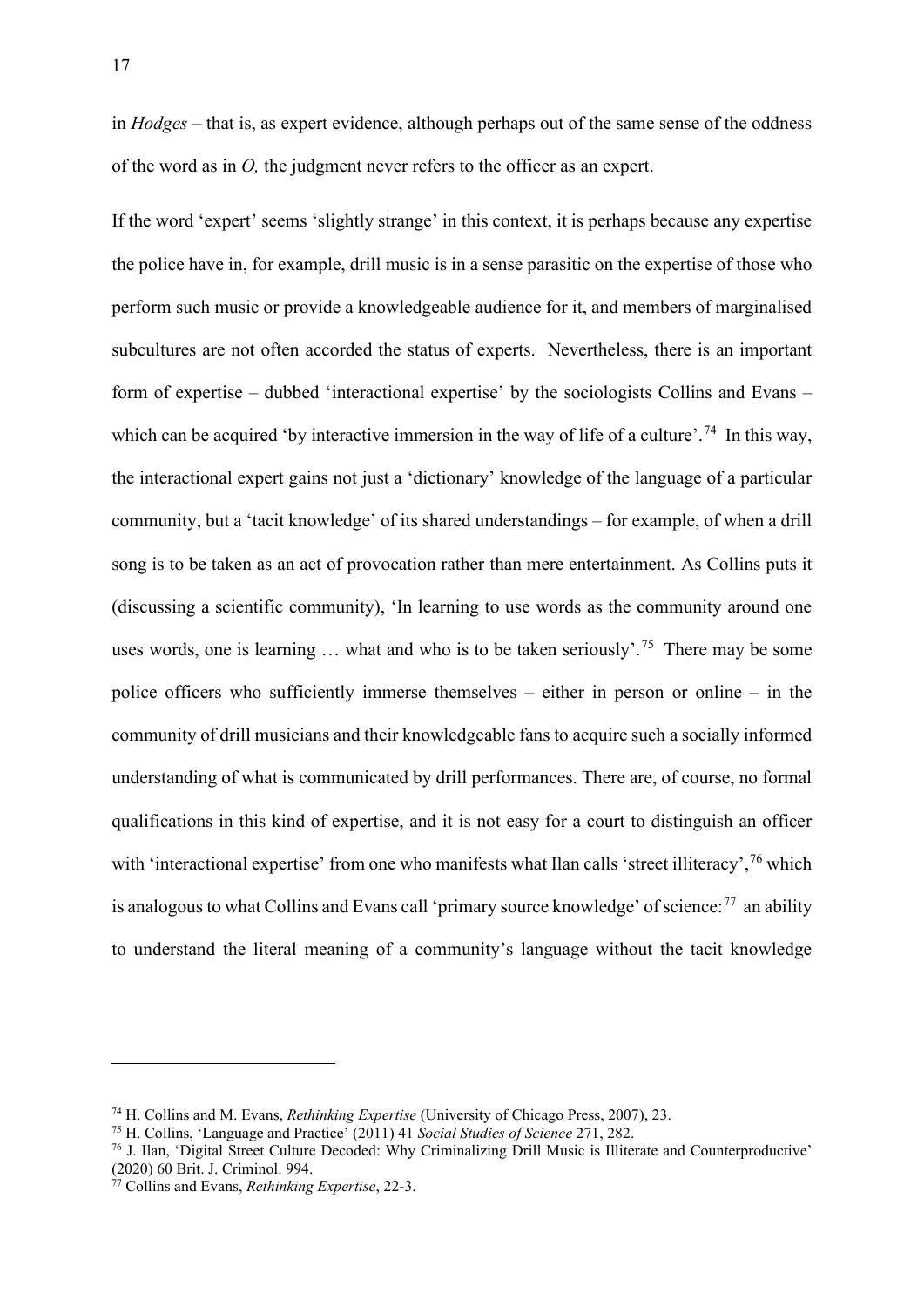needed to evaluate its significance. It certainly cannot be taken for granted that someone who passes muster as a 'gang expert' is also an expert on rap music interpretation.<sup>[78](#page-18-0)</sup>

As the Court of Appeal observed in *O*, the central issue was not the meaning of the words but 'whether the video was part of art or part of life'.[79](#page-18-1) The rap scholar Eithne Quinn has appeared as a defence expert witness in some of these cases, arguing that formulaic invocations of violence are intended to establish 'street credibility' and imitate successful performers, and cannot be taken literally.[80](#page-18-2) Jonathan Ilan's recent study of drill videos reaches similar conclusions.[81](#page-18-3) Keir Irwin-Rogers and Craig Pinkney argue that some drill videos are deliberate acts of provocation or threat, but 'the vast majority' are not.[82](#page-18-4) In *Lewis,* the defence argued 'that these "rap" videos were nothing more than that a demonstration of involvement in a musical genre; they did not signify gang membership and, in particular, the words and gestures should not be taken at face value' and at one of the two trials evidence (presumably expert evidence) 'was introduced to support that contention'.<sup>[83](#page-18-5)</sup> In the Court's view, this went to weight and not admissibility.[84](#page-18-6)

*Lewis* predated the Practice Direction, which clearly endorsed the view that reliability bears on admissibility as well as weight. In CPD 19A.6, judges are exhorted to 'be astute to identify potential flaws in [an expert's] opinion which detract from its reliability'. Three of the 'potential flaws' are particularly relevant:

<span id="page-18-0"></span><sup>78</sup> Nielson and Dennis, *Rap on Trial*, 131-7.

<span id="page-18-1"></span><sup>79</sup> *O* [2010] EWCA Crim 2985,[24]

<span id="page-18-2"></span><sup>80</sup> 'Expert Testimony Leads to Fairer Trials?' *The Expert Witness* 9 Oct 2019, https://www.expertwitnessjournal.co.uk/special-reports/1195-expert-testimony-leads-to-fairer-trials [accessed 4 November 2020].

<span id="page-18-3"></span><sup>81</sup> Ilan, 'Digital Street Culture Decoded'994.

<span id="page-18-4"></span><sup>82</sup> K. Irwin-Rogers and C. Pinkney*, Social Media as a Catalyst and Trigger of Youth Violence* (Catch 22, 2017), 20.

<span id="page-18-5"></span><sup>83</sup> *Lewis* [2014] EWCA Crim 48, [100]. On the expert evidence at the trial see P. Lewis and B. Clarke, *Dangerous Associations: Joint Enterprise, Gangs and Racism* (Centre for Criminal Justice Studies, 2016), 9.

<span id="page-18-6"></span><sup>84</sup> *Lewis,* [2014] EWCA Crim 48, [100].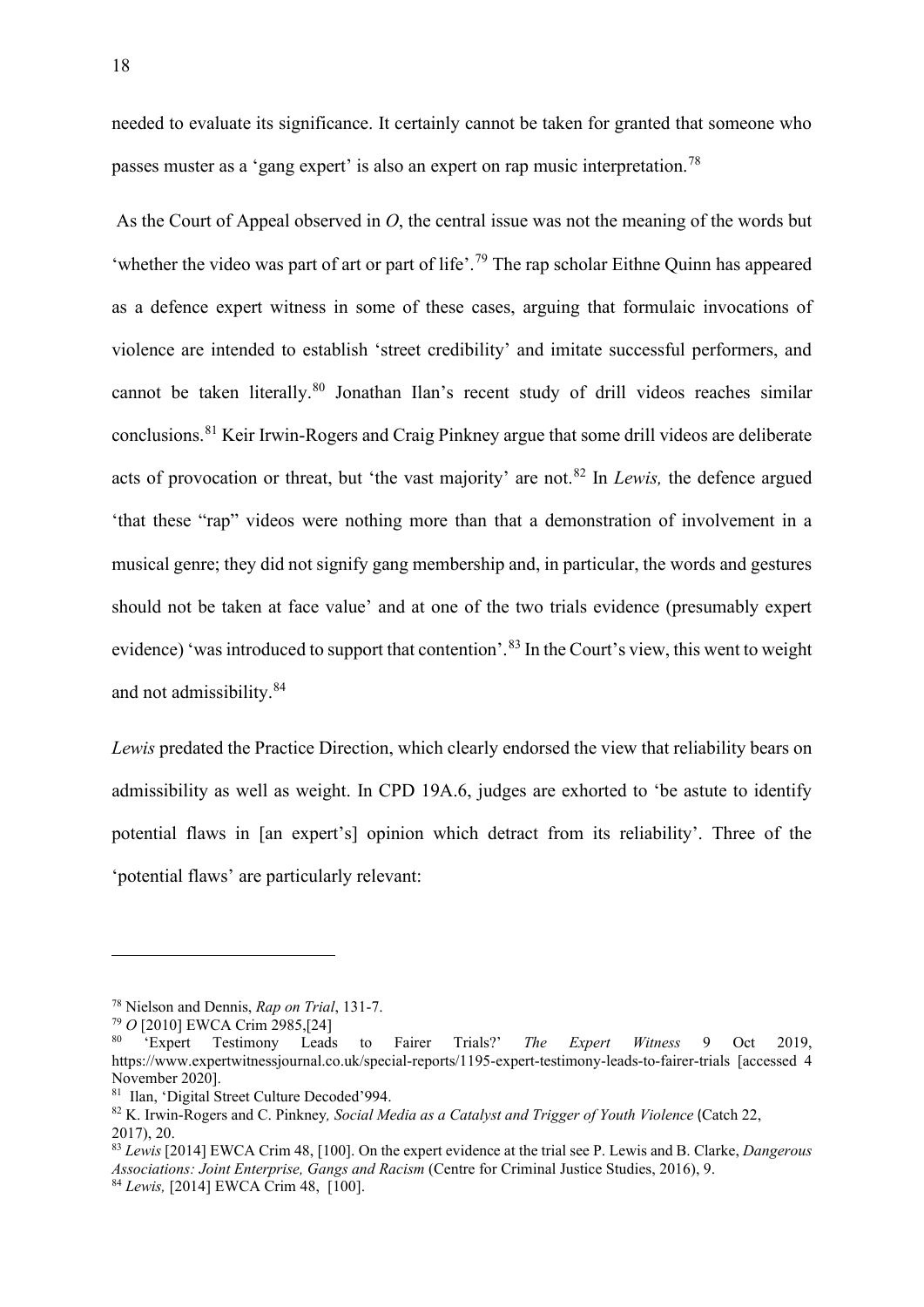- (b) being based on an unjustifiable assumption;
- (c) being based on flawed data; ….
- (e) relying on an inference or conclusion which has not been properly reached.

The 'unjustifiable assumption' that police experts may be making about rap lyrics or videos is that they can be treated as literal statements of fact. 'The difficulty in identifying probative value in fictional or other forms of artistic self-expressive endeavors is that one cannot presume that, simply because an author has chosen to write about certain topics, he or she has acted in accordance with those views.'<sup>[85](#page-19-0)</sup> To the extent that the Court of Appeal has acknowledged this point, they treat it as an 'obvious' argument that should be mentioned in summing-up to the jury but has no bearing on admissibility.[86](#page-19-1)

Similarly, it is easy to see how the police may be drawing conclusions from flawed data. If they only watch videos made by people they suspect of gang membership, and watch them looking for evidence that will confirm their suspicions, both their selection and their interpretation will be skewed in the direction of equating the use of language, dress and gestures associated with a particular gang with actual membership of the gang – as opposed to 'braggadocio',[87](#page-19-2) the adoption of a 'persona',[88](#page-19-3) or an attempt to establish 'authenticity' in the eyes of a knowledgeable audience.<sup>[89](#page-19-4)</sup> Another way of putting this point is that the police do not have the '*balanced* body of specialised knowledge' referred to in *Myers.* [90](#page-19-5)

If the expert evidence in *Awoyemi* is accurately summarised in the judgment, it appears to have exemplified the 'flaw' of drawing inferences or conclusions that were not properly reached*.* 

<span id="page-19-0"></span><sup>85</sup> *State v Skinner* 95 A 3rd 236 (2014), 251.

<span id="page-19-1"></span><sup>86</sup> *Soloman* [2019] EWCA Crim 1356, [12].

<span id="page-19-2"></span><sup>87</sup> Ilan, 'Digital Street Culture Decoded' 998-9.

<span id="page-19-3"></span><sup>88</sup> A. Dennis, 'Poetic (In)Justice: Rap Music Lyrics as Art, Life and Criminal Evidence' (2007) 31 Colum JL & Arts 1, 18, 23; R. Araibi, '"Every Rhyme I Write": Rap Music as Evidence in Criminal Trials' (2020) 62 Ariz. L. Rev. 805, 815, 828; Nielson and Dennis, *Rap on Trial,* 52.

<span id="page-19-4"></span><sup>89</sup> Ilan 'Digital Street Culture Decoded'1004-5.

<span id="page-19-5"></span><sup>90</sup> *Myers* [2009] UKPC 40, [58] (emphasis added).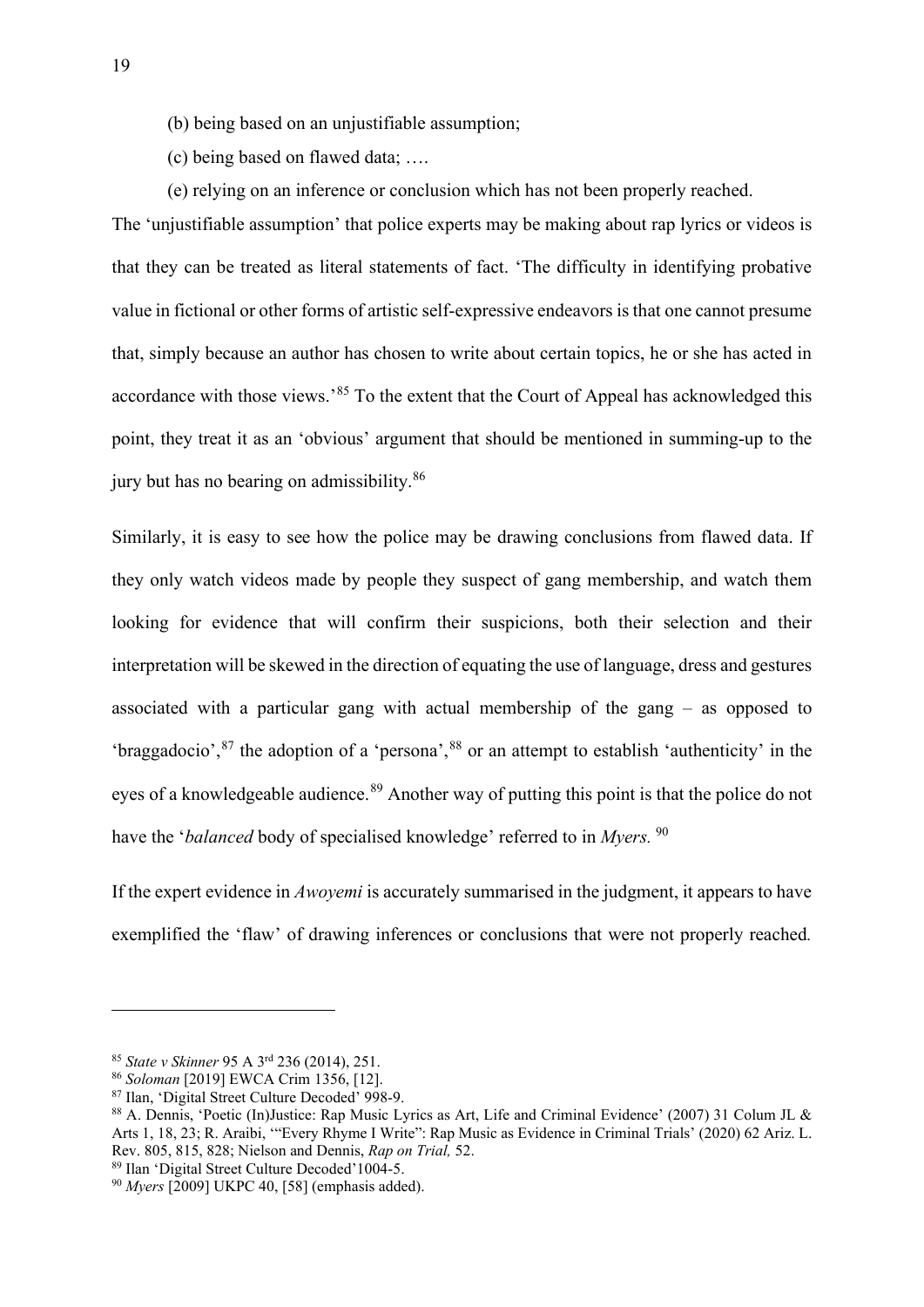The evidence is said to have been that various rap lyrics and gestures and videos 'established membership (and [in the case of one defendant] leadership) of the DAG gang... the criminal nature of the gang, their attitude to firearms and serious gang violence.' Another video in which young men 'said to be' two of the defendants chanted 'Aggi DAG Mardi gang' and made various verbal and gestural allusions to violence 'was said to establish the existence of the DAG gang, membership of it, the criminal nature of the gang, their attitude to firearms and serious gang violence'.<sup>[91](#page-20-0)</sup> It strains credulity to claim that a musical performance could 'establish' all those facts. While it found the evidence admissible, the Court of Appeal stopped some way short of endorsing such strong inferences, finding only that the video 'provided a link' between the defendants and a gang. The relevance of this was not that the DAG gang had a specific motive to attack the supposedly intended victim as the prosecution suggested, but simply that the gang 'gloried in violence and the use of firearms, mourned murdered friends and threatened violent retribution for those who crossed them' and the videos and lyrics showed that the defendants had 'signed up' to that culture.<sup>[92](#page-20-1)</sup>

There is a big difference between inferring membership and indeed leadership of a gang from a video and interpreting it as showing some vague kind of 'link' or cultural affinity with a gang and its attitudes – an enactment of being 'signed up to gang and gun culture' that is intrinsic to many drill performances.<sup>[93](#page-20-2)</sup> In view of this gap between what the expert witness apparently claimed and what the Court thought could be validly inferred from the evidence on which those claims were based, it is hard to understand how the expert evidence could be described as 'prejudicial but inevitably so and not unduly so'.<sup>[94](#page-20-3)</sup> Inferences of this nature should be subjected to the same level of scrutiny as inferences about the type of contact that is likely to have led to

<span id="page-20-0"></span><sup>91</sup> [2016] EWCA Crim 668, [9]

<span id="page-20-1"></span><sup>92</sup> *Awoyemi* [2016] EWCA Crim 668 [33] (emphasis added).

<span id="page-20-2"></span><sup>&</sup>lt;sup>93</sup> Ilan 'Digital Street Culture Decoded', 1005.

<span id="page-20-3"></span><sup>94</sup> *Awoyemi* [2016] EWCA Crim 668 [33].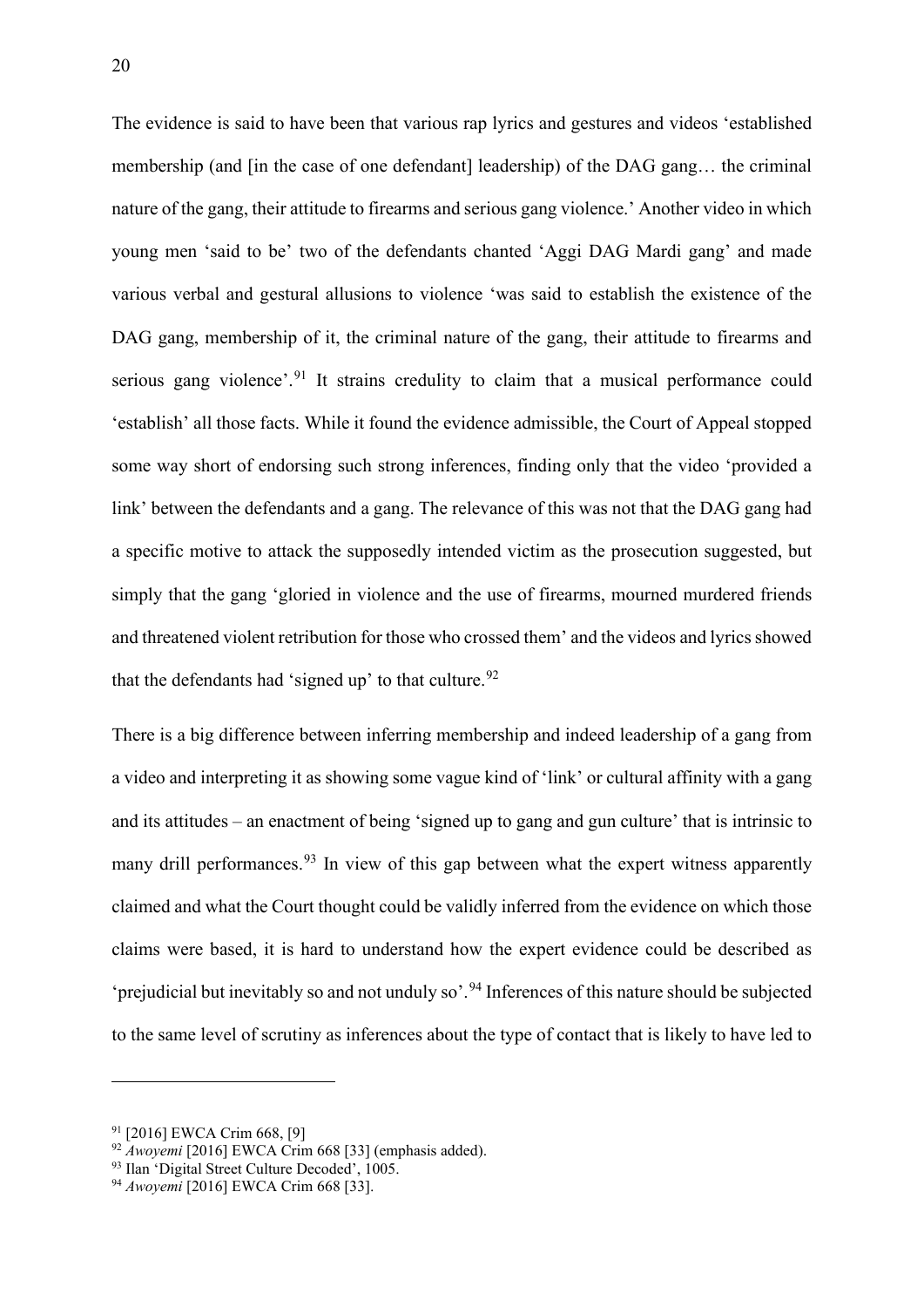the presence of DNA traces on an object: the evidence the expert proposes to give 'must be clearly set out in full in the terms in which it is to be given'[95](#page-21-0) and inference that cannot be justified should be edited out.

The importance of balance, emphasised in *Myers,* is also reflected in CrimPR 19.4(f), which requires that an expert report must, where there is a 'range of opinion on the matters dealt with in the report', set out that range and explain the expert's own position within it. Police officers are not academics, but if they are going to set themselves up as experts on an aspect of popular culture, they should be sufficiently aware of the small body of academic literature in the field to be able to explain to the court that interpreting rap or drill songs as autobiographical statements is controversial.

The issue of balance is particularly important in this area because rap lyrics and videos are overwhelmingly used against young, black defendants to construct a narrative that resonates with stereotypes about black criminality.<sup>[96](#page-21-1)</sup> The genres of popular music and video that feature in trials are dominated by black performers and audiences, so an over-literal interpretation which treats them as evidence of criminal activity will disproportionately tend to criminalise black people, including people who might be guilty of nothing worse than adopting a criminal persona for purposes of entertainment. These are potentially grave prejudicial effects which must be taken into account as part of the 'qualitative assessment' required when gang affiliation evidence is used as evidence of bad character.<sup>[97](#page-21-2)</sup> The probative value against which those effects must be balanced depends, in part, on the reliability or otherwise of the expert evidence.

<span id="page-21-0"></span><sup>95</sup> *Reed* [2009] EWCA Crim 2698; [2010] 1 Cr. App. R. 23, [122].

<span id="page-21-1"></span><sup>96</sup> L. Fatsis, 'Policing the Beats: The Criminalization of UK Drill and Grime Music by the London Metropolitan Police' (2019) 67 *Sociological Review* 1300, 1305-8; A. Owusu-Bempah, 'Part of Art or Part of Life? Rap Lyrics in Criminal Trials', <http://eprints.lse.ac.uk/106408/1/politicsandpolicy rap\_lyrics\_in\_criminal.pdf> (accessed 21 Feb 2021).

<span id="page-21-2"></span><sup>97</sup> *Sode* [2017] EWCA Crim 705 at [36].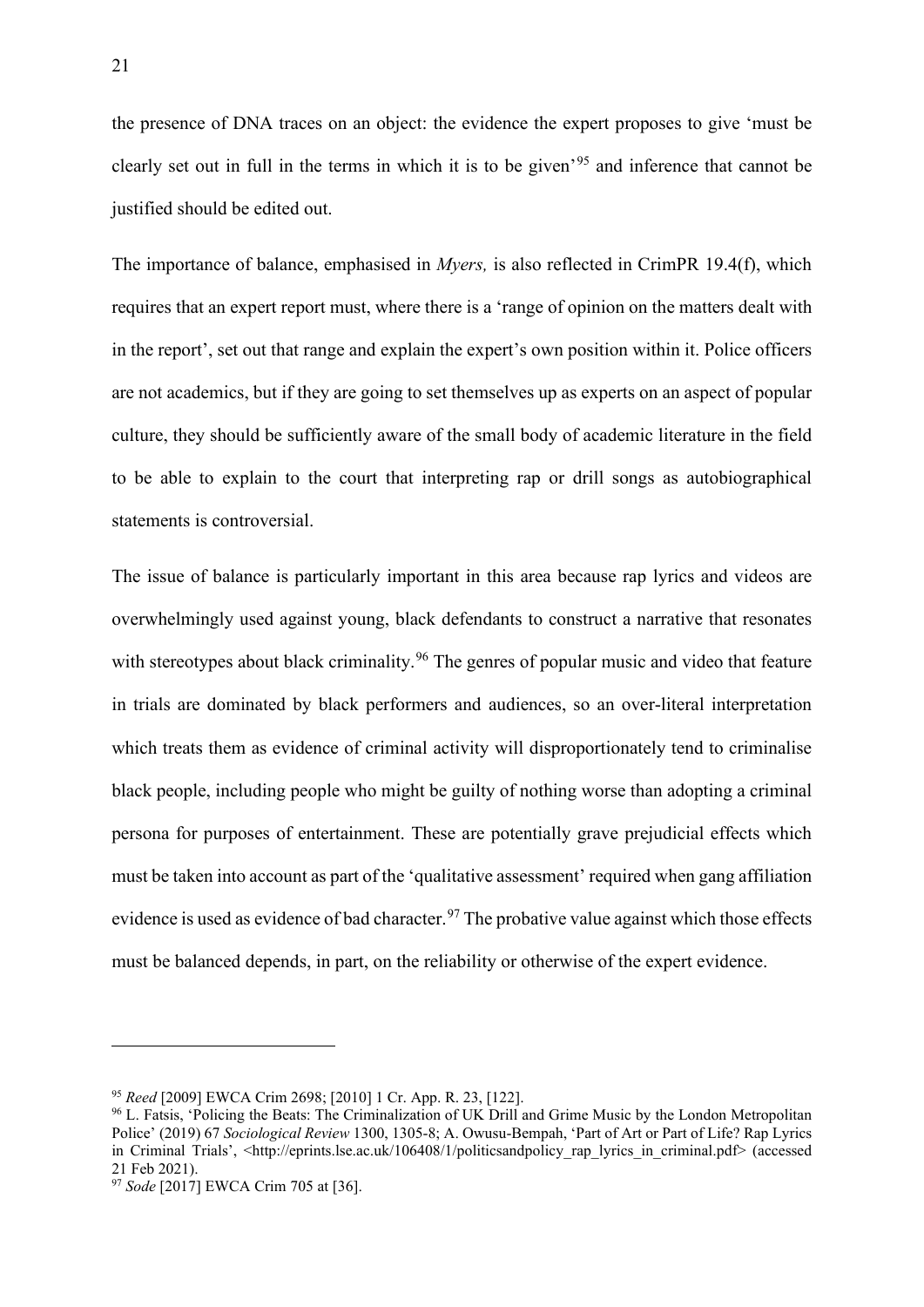The extent to which the probative value of evidence about popular music depends on expert evidence will, however, vary. In a case like *Saleem*, <sup>[98](#page-22-0)</sup> where a striking coincidence connects the lyrics (referring to some violent incident that would occur on the protagonist's birthday) with the circumstances of the crime (a violent attack which occurred on the defendant's birthday), the jury may reasonably be able to surmise, once they understand the literal meaning of the lyrics, that they probably refer to the crime. The American case of *US v Stuckey* affords a striking example: 'Statements that Stuckey dislikes and kills "snitches," fills their bodies with holes, wraps them in blankets, and dumps them in the road provides [*sic*] direct evidence that Stuckey shot Darbins, wrapped his body in blankets, and dumped it in the road.'[99](#page-22-1) In such cases the jury can infer that the most likely explanation of the similarity between the lyric and the crime is that this particular lyric refers to real events. Such an inference does not depend on an unjustified assumption that rap lyrics in general are autobiographical, nor does it need an expert to explain it to the jury (although the jury may need expert help to understand the literal meaning of the words).

Where a statement is interpreted in this autobiographical way it may well amount to a confession,  $100$  in the sense of a statement 'adverse to the maker'  $101$  and so the prosecution must prove to the criminal standard that it was not made as a result of anything said or done which might render it unreliable.<sup>[102](#page-22-4)</sup> This raises the question of whether drill performers may be egged on, for example by producers or online comments, to provide authentic-sounding accounts of a violent way of life which cannot be relied on as statements of fact. If it refers to an event which was in the future when it was written, the lyric may be a statement of intention admissible

<span id="page-22-1"></span><sup>99</sup> *US v Stuckey* 253 Fed Appx 468 (2007) at 482-3.

<span id="page-22-0"></span><sup>98</sup> [2007] EWCA Crim 1923.

<span id="page-22-2"></span><sup>100</sup> *Bucknor* [2010] EWCA Crim 1152, [32].

<span id="page-22-3"></span> $101$  Police and Criminal Evidence Act 1984, s. 82(1).

<span id="page-22-4"></span> $102$  Police and Criminal Evidence Act 1984, s. 76(2).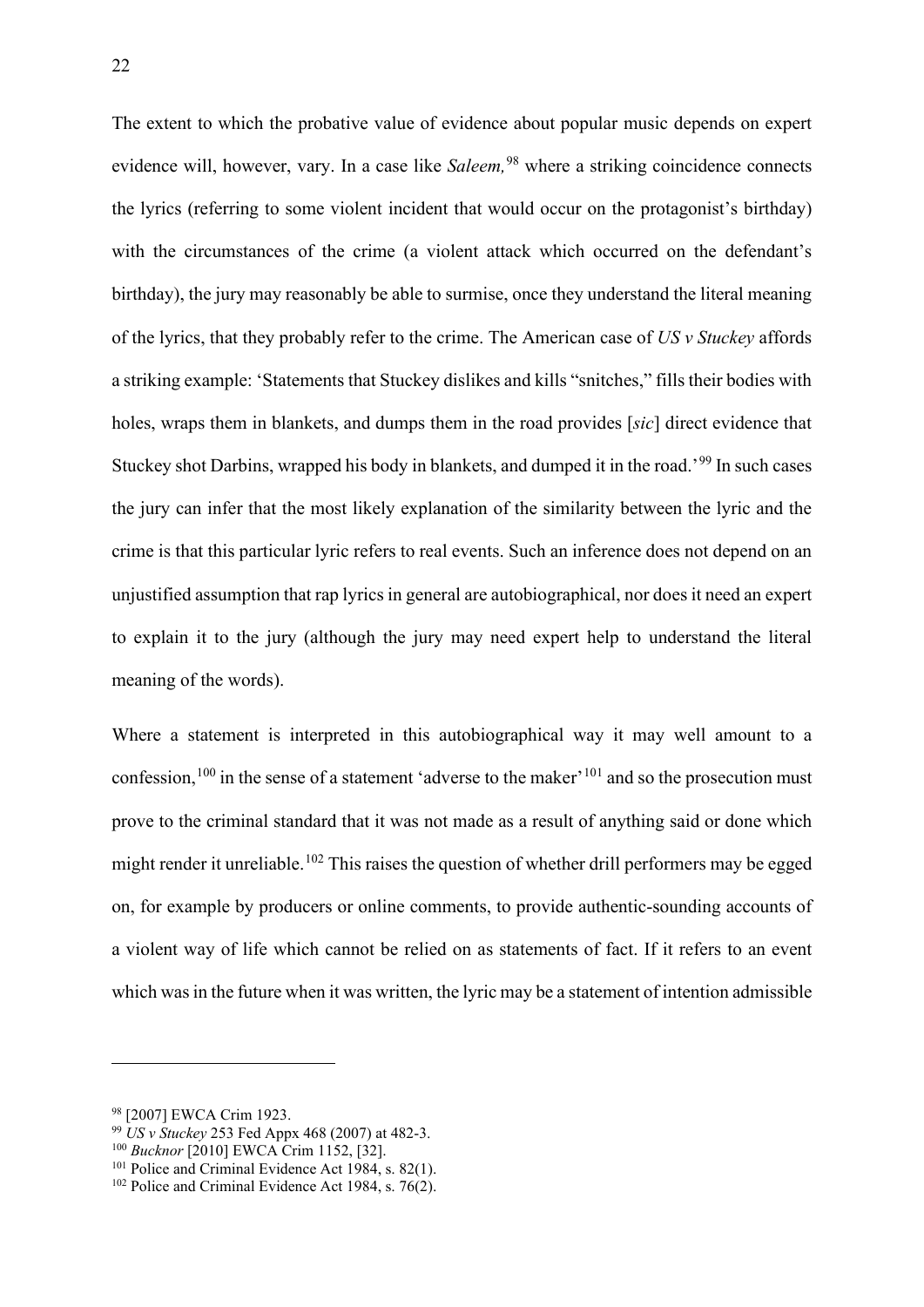as *res gestae,*[103](#page-23-0) or if written or sung by an alleged gang member other than the defendant, as a statement in furtherance of a joint criminal enterprise. In all these cases it must be considered whether the evidence is 'potentially safely reliable'<sup>[104](#page-23-1)</sup> or whether it should be excluded under PACE s 78.

#### **Human trafficking**

We have seen that the type of expert evidence admitted in drug dealing and gang cases developed by way of an exception the hearsay rule. It allowed witnesses to draw on information provided by colleagues and informants as part of a body of knowledge in their field of expertise, which enabled them to form opinions about the criminal activities in which particular defendants were involved. The use of this type of evidence becomes much more problematic when particular statements (or even artistic performances treated as statements) are endorsed by expert witnesses as establishing the nature of a defendant's involvement in criminal activity. The same problems can arise where what the evidence seeks to establish is that the defendant's role in criminal activity was that of a victim rather than an offender: specifically, that they have a defence under the Modern Slavery Act 2015, s. 45.

In these cases, the defendant claims to have been a victim of 'relevant exploitation', that is, exploitation linked to human trafficking, which includes criminal exploitation; and that as a direct consequence of their exploitation they were compelled to take part in the criminal activity in the sense that they had no realistic alternative but to do so, or in the case of a person under 18, that a reasonable person with the same 'relevant characteristics' would have done

<span id="page-23-0"></span><sup>103</sup> *Callum* [2010] EWCA Crim 1325, [43].

<span id="page-23-1"></span><sup>104</sup> *Ibrahim* [2012] EWCA Crim 837; [2012] 2 Cr. App. R. 32, [107], discussed in *Riat* [2012] EWCA Crim 1509; [2013] 1 Cr. App. R. 2, [33].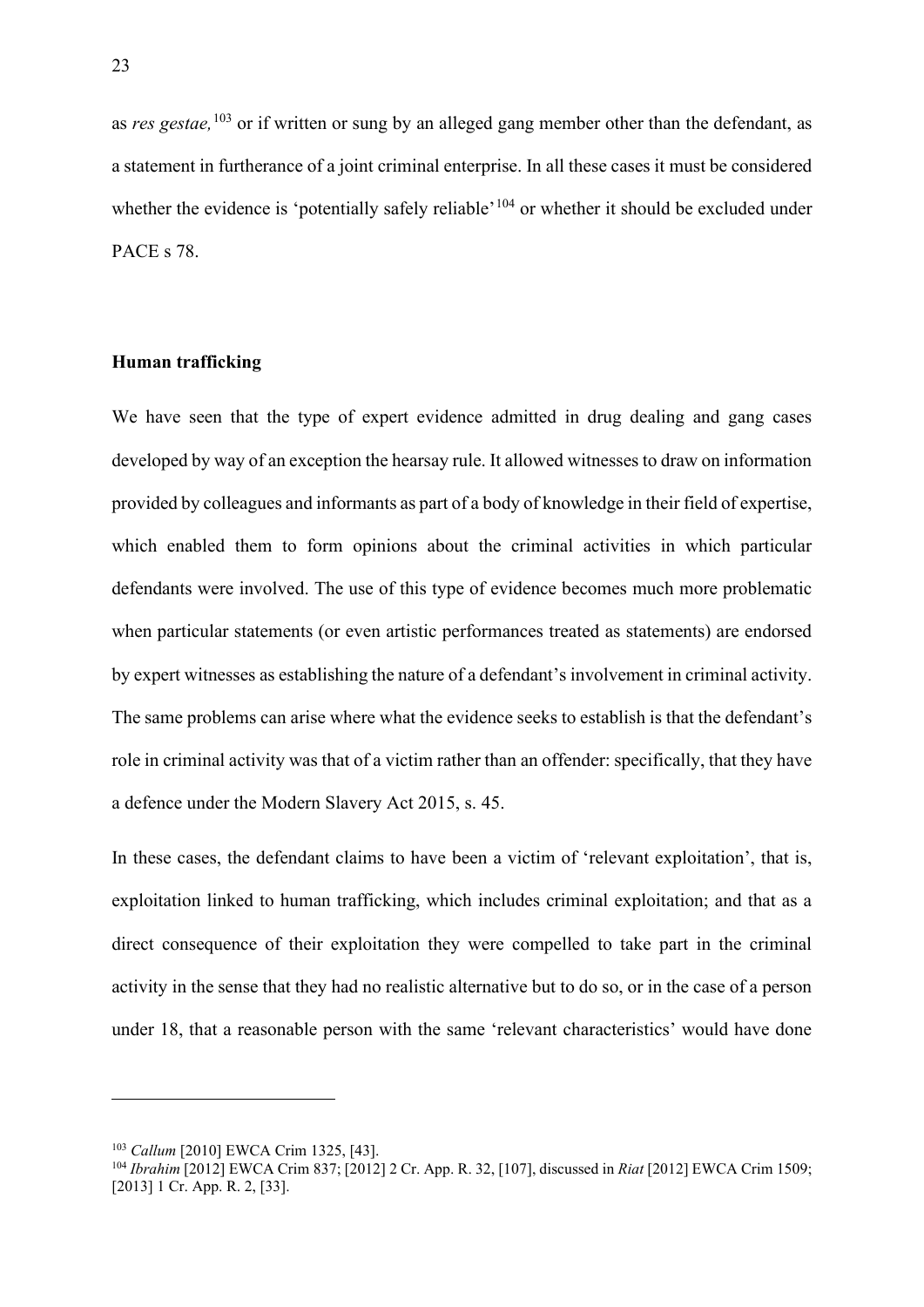the same.<sup>[105](#page-24-0)</sup> They bear an evidential burden in respect of each element of the defence, but once that burden is discharged the prosecution must disprove one or more elements to the criminal standard.<sup>[106](#page-24-1)</sup>

In order to meet the evidential burden, some defendants may have recourse to a novel type of expert evidence of patterns of criminal activity – novel in the sense that it is introduced in the form of a document produced for a different purpose by an official body with specialised expertise. That body is the Single Competent Authority (SCA), a unit in the Home Office that determines whether individuals referred to it under the National Referral Mechanism are victims of trafficking, and entitled to certain assistance under the Council of Europe Convention Against Trafficking in Human Beings.

The admissibility of this type of evidence was accepted in *DPP v M. [107](#page-24-2)* M was charged with possession of a bladed article and class A drugs. In the Youth Court, he relied on the defence that he was a victim of trafficking who had offended as a result of exploitation by older criminals. The District Judge treated the Decision Minute recording the SCA's conclusive grounds decision – a finding on the balance of probabilities that M was a victim – as admissible evidence which, together with the evidence of the arresting officers and the agreed facts, was sufficient to discharge the evidential burden on the defence. The prosecution had failed to make her sure that that the statutory defence did not apply.

The caseworkers who make decisions on behalf of the SCA are analogous to the police sergeant in *Myers* in the sense that they receive some specialised training and work within a unit which has accumulated a body of knowledge about a particular kind of criminal activity.<sup>[108](#page-24-3)</sup> They do

<span id="page-24-0"></span><sup>105</sup> Modern Slavery Act 2015 s. 45 (1) and (4).

<span id="page-24-1"></span><sup>106</sup> *MK and Gega* [2018] EWCA Crim 667; [2019] QB 86.

<span id="page-24-2"></span><sup>107</sup> [2020] EWHC 3422 (Admin).

<span id="page-24-3"></span><sup>108</sup> *Myers* [2015] UKPC 40, [7].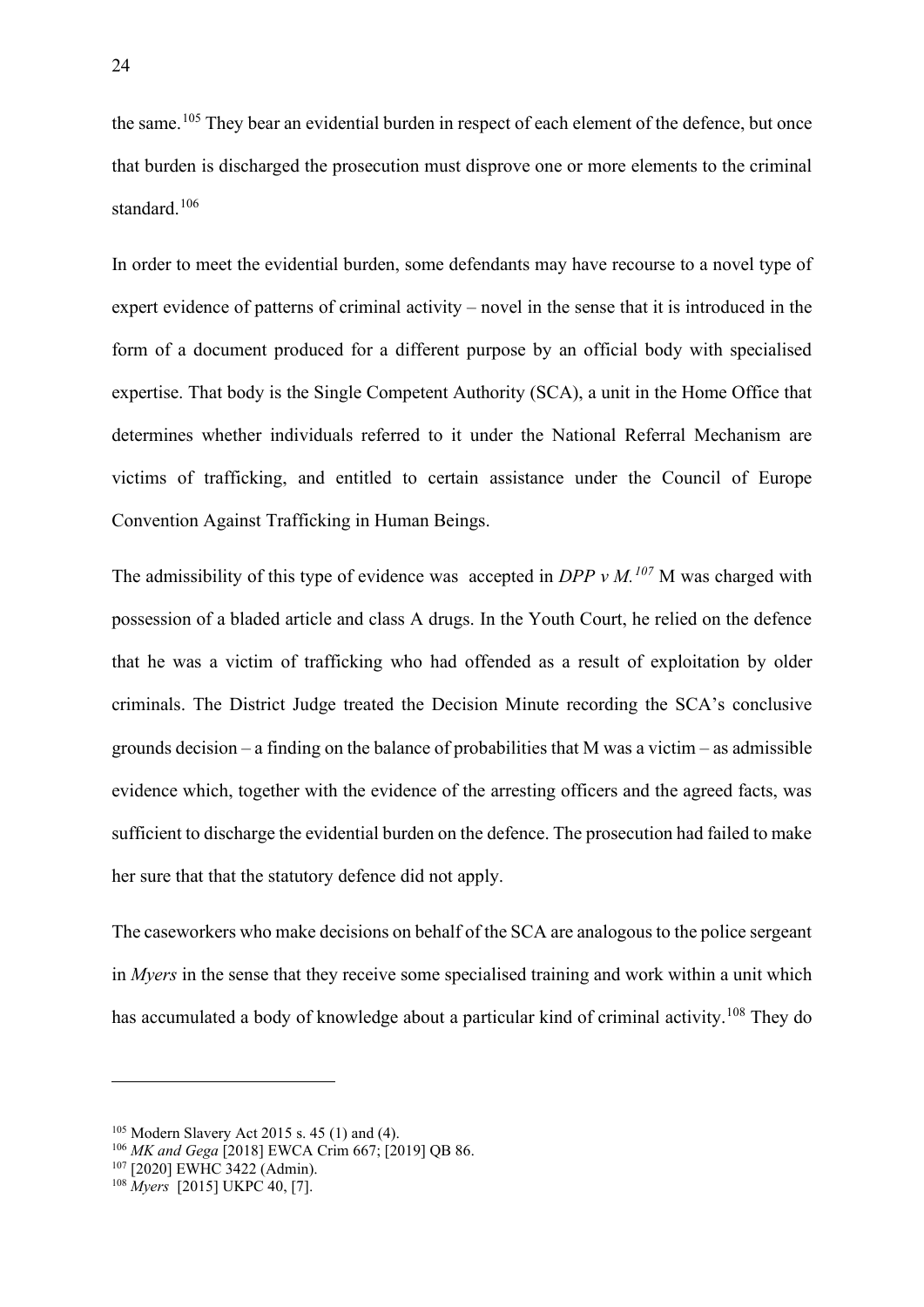not, however, have the same kind of 'hands on experience' that a specialist police officer does, and so they are even more vulnerable than the police to the accusation that their 'expertise' rests on untested hearsay. Moreover, if their decision is admitted as hearsay (either by agreement or as a 'business document' under the Criminal Justice Act 2003, s 117) it will not comply with the Criminal Procedure Rules or CPD, nor does the SCA caseworker undertake to comply with the duties of an expert witness.

It is therefore understandable that counsel for the prosecution in the appeal against M's acquittal said of the SCA minute:

It was non-expert opinion evidence and was hearsay. The decision was the product of a review of extraneous material by a Home Office employee who was not an expert. Insofar as the decision contained evidence of fact rather than opinion, that evidence was equivocal and untested.<sup>[109](#page-25-0)</sup>

The CPS has not always taken such a critical stance; it has been criticised by the Anti-Slavery Commissioner for being too quick to drop prosecutions on the basis of a brief letter from the SCA, without obtaining the decision minute or examining the evidence on which it is based.<sup>[110](#page-25-1)</sup> In *M*, the Divisional Court rejected the DPP's arguments and upheld the District Judge's decision. Expert evidence was admissible as to the factors that were relevant to determining whether someone was a victim of trafficking, and it was also admissible as to whether the individual defendant was a victim: 'A person with the necessary expertise can give context to the factors by reference to their wider experience of other cases.' Even if the evidence appeared to determine one of the 'ultimate issues' in the case, it would be admissible in a similar way to

psychiatric evidence of diminished responsibility.<sup>[111](#page-25-2)</sup> Although the minute had not been

<span id="page-25-0"></span><sup>109</sup> *M* [2020] EWHC 3422 (Admin), [18].

<span id="page-25-1"></span><sup>110</sup> Independent Anti-Slavery Commissioner, *The Modern Slavery Act 2015 Statutory Defence: A Call for Evidence* (2020), 8.

<span id="page-25-2"></span><sup>111</sup> [2020] EWHC 3422 (Admin), [46]; cf. *Pora* [2015] UKPC 9; [2016] 1 Cr. App. R. 3, [24-7].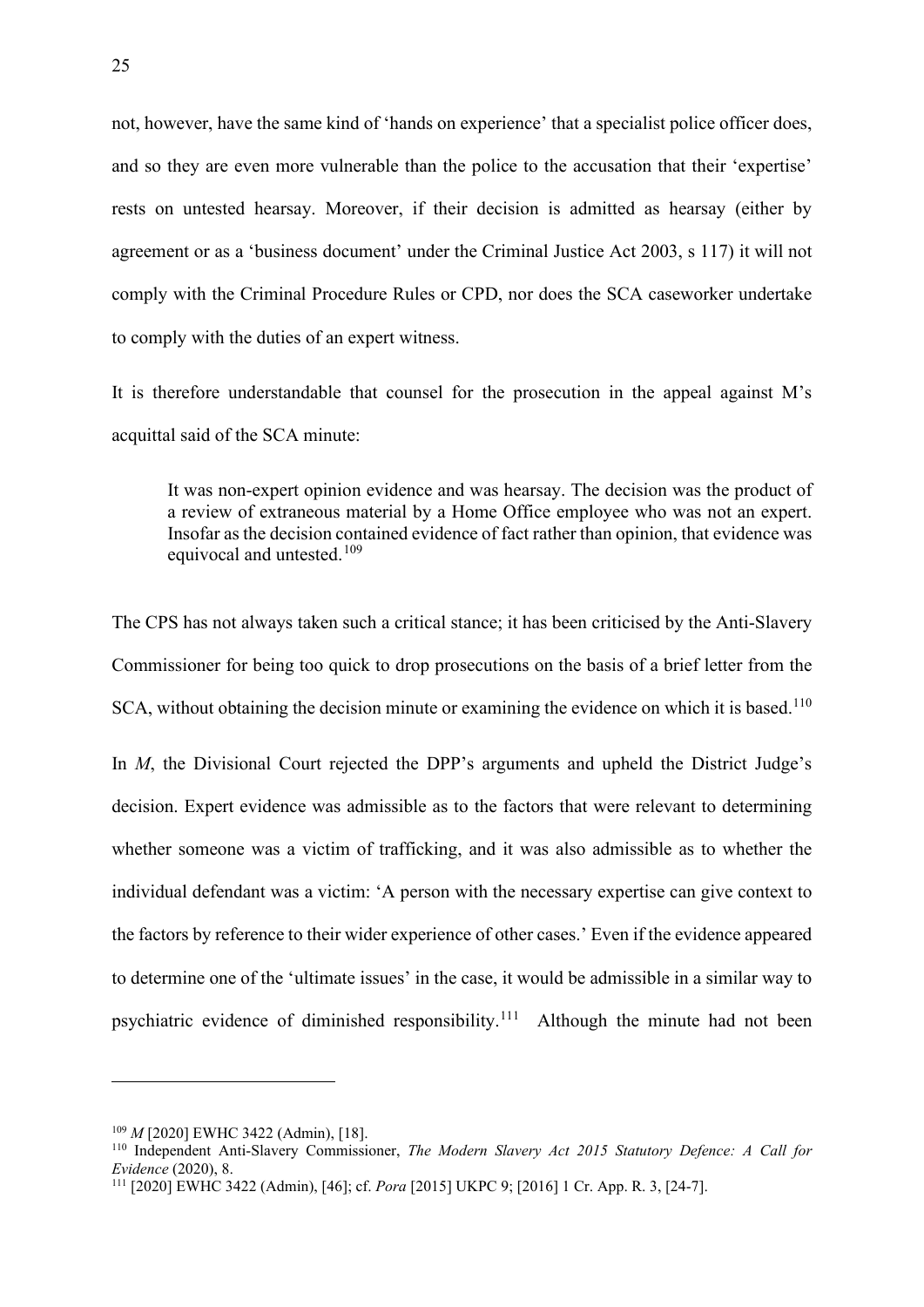prepared for use as expert evidence, the decision maker was 'acting under a duty' and with an awareness that the minute might be used as evidence, either in court or in a tribunal in relation to an asylum claim. The judge could assess the evidential basis of the finding, including the extent to which it relied on hearsay evidence from the defendant, but that was a matter of weight, rather than admissibility. $112$ 

The objections to admitting the SCA minute have much in common with the objections that could be made by the defence to police evidence about gangs. Essentially, the argument is that the defence is simply using the 'expert' decision-maker as a conduit for hearsay. The fact that by virtue of their institutional position someone has access to a range of 'extraneous material' does not make them an expert. Either they are expressing an opinion based on what they have been told or they are simply passing on the 'equivocal and untested' hearsay as evidence of the matters of fact stated in it. In the earlier case of *GS,* [113](#page-26-1) the Court of Appeal suggested that at trial (as distinct from an appeal) such evidence would be inadmissible on a basis analogous to the rule in *Hollington v Hewthorn*: [114](#page-26-2) like the decision of another court, or the findings of a judicial inquiry, $115$  it would be the non-expert opinion of the decision-maker on the matters which the jury had to decide.

While these objections have considerable force, there are a number of factors specific to the s. 45 defence which weigh in favour of allowing the defendant to rely on the SCA decision minute.

First, in cases where the alleged offence occurred before the statutory defence was available, it had long been common practice to rely on the SCA decision as evidence in support of an

<span id="page-26-0"></span><sup>112</sup> *M* [2020] EWHC 3422 (Admin), 52-3].

<span id="page-26-1"></span><sup>113</sup> *GS* [2018] EWCA Crim 1824; [2019] 1 Cr. App. R. 7, [69].

<span id="page-26-2"></span><sup>114</sup> [1943] KB 587; *S(G)* [2018] EWCA Crim 1824; [2018] 1 Cr. App. R. 7, [69].

<span id="page-26-3"></span><sup>115</sup> *Three Rivers DC v Bank of England* [2001] UKHL 16; [2001] 2 All ER 513.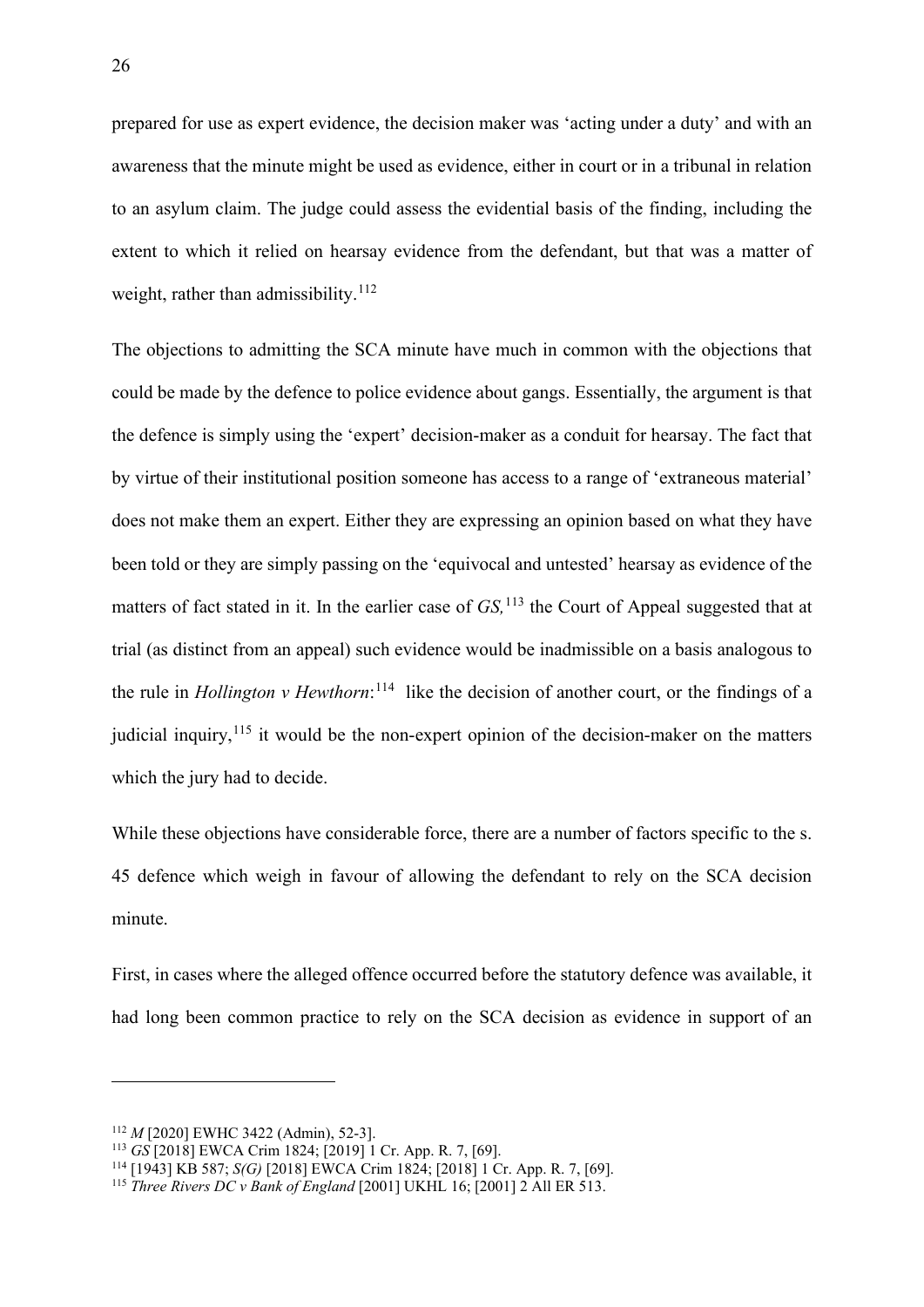application to stay the prosecution as an abuse of process. The abuse of process jurisdiction gave the courts a way to oversee prosecution decisions in cases where the defendant was suspected to have been a victim of trafficking.<sup>[116](#page-27-0)</sup> The significance of the Competent Authority's decision (in most cases one of two Competent Authorities that existed before the SCA was created in 2019) was not that it was expert evidence but that, as a decision by the body responsible for ensuring that trafficking victims received the assistance to which they are entitled under international law, it was something that the prosecution was obliged to take into account in deciding whether to prosecute.<sup>[117](#page-27-1)</sup> If the prosecution disregarded the decision without good reason, this would be a breach of the 'non-punishment principle' under the Council of Europe Convention (art. 26) and, in consequence, an abuse of process. Where the statutory defence applies, there is no abuse of process in the prosecution deciding to test in court whether the defendant is truly a victim and if so, whether they were compelled to do the act or, in the case of a defendant under 18, whether a reasonable person with same relevant characteristics would have done the same.<sup>[118](#page-27-2)</sup> If the defence were precluded from adducing the SCA decision as evidence, the effect of the statutory defence would be to put defendants in a much worse position than they were in when there was no defence in cases falling short of duress. The Divisional Court decision avoids this perverse result.

Secondly, the *Hollington v Hewthorn* principle is subject to an important exception which, surprisingly, the court in *M* omitted to mention. In the civil courts, the principle does not apply to a report made by a body such as the Air Accident Investigation Branch that inquires into a subject on which it has special expertise, rather applying a general skill in the evaluation of

<span id="page-27-0"></span><sup>116</sup> *L and Others* [2013] EWCA Crim 991; [2014] 1 All ER 113

<span id="page-27-1"></span><sup>117</sup> *L* [2013] EWCA Crim 991*; Joseph* [2017] EWCA Crim 36; [2017] 1 WLR 1453.

<span id="page-27-2"></span><sup>118</sup> *S(D)* [2020] EWCA Crim 285.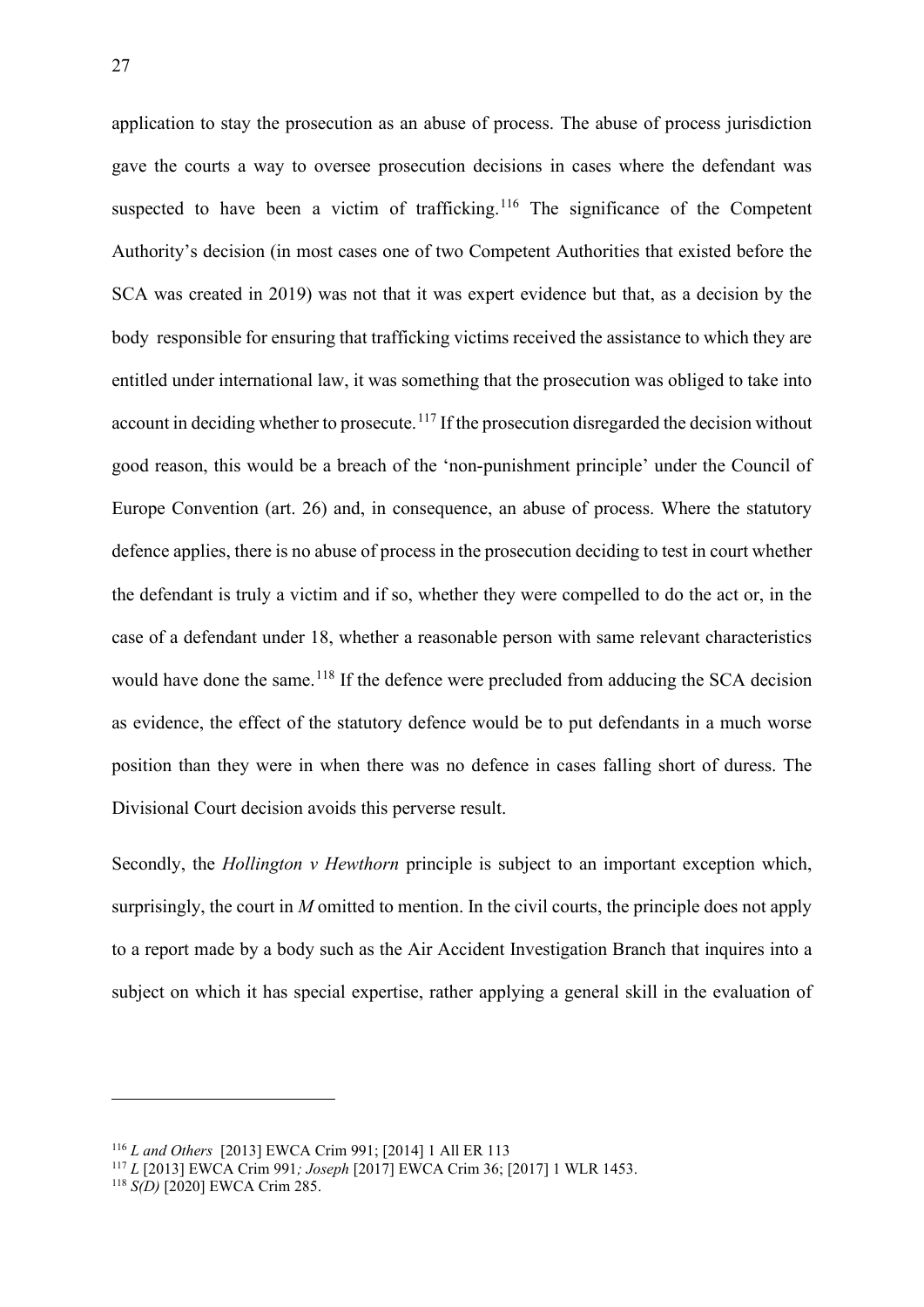witness evidence as a judicial inquiry does: such a report can be admitted as hearsay evidence of expert opinion.<sup>[119](#page-28-0)</sup> The decision in  $M$  is consistent with this approach.

Thirdly, it is significant that when adduced on behalf of the defence the SCA decision does not have to satisfy any standard of proof – it need only be sufficient to raise an issue, both as to the defendants' being a victim of trafficking and as to their being compelled to commit the offence or subject to the lesser degree of pressure required if they are under 18. When the Law Commission drew up the lists of factors now enshrined in CPD 19A, it envisaged that the burden and standard of proof applicable to the evidence would be taken into account in determining how solid a foundation was needed for the evidence to be 'sufficiently reliable to be admitted.<sup>'[120](#page-28-1)</sup> A decision might have significant weaknesses, for example as to 'the completeness of the information which was available to the expert, and whether the expert took account of all relevant information',<sup>[121](#page-28-2)</sup> but be sufficiently reliable to meet the evidential burden. In this context, it is acceptable to treat the unreliability of the evidence as a matter of weight and place the onus on the prosecution to point out any weaknesses to the jury.

A fourth factor is one that postdates the Divisional Court decision but may be crucial if (as is reportedly under consideration at the time of writing),  $122$  the DPP appeals to the Supreme Court. It concerns the implications of the recent ECtHR decision in *VCL and AN v UK. [123](#page-28-4)* The Court stated in its judgment that 'Evidence concerning an accused's status as a victim of trafficking is … a "fundamental aspect" of the defence which he or she should be able to secure without restriction.<sup>'[124](#page-28-5)</sup> Where there are reasons to suspect that an individual is a victim of

<span id="page-28-0"></span><sup>119</sup> *Rogers v Hoyle* [2014] EWCA Civ 257.

<span id="page-28-1"></span><sup>120</sup> Law Commission, *Expert Evidence in Criminal Proceedings*, [3.113].

<span id="page-28-2"></span> $121$  CPD V Evidence 19A.5 (f).

<span id="page-28-3"></span><sup>122</sup> S. Mennim, case comment on *DPP v M,* J. Crim. L., forthcoming.

<span id="page-28-4"></span><sup>123</sup> Apps. nos. 77587/12 and 74603/12, (ECtHR,16 Feb 2021).

<span id="page-28-5"></span><sup>124</sup> *VCL v UK* (ECtHR,16 Feb 2021), [196].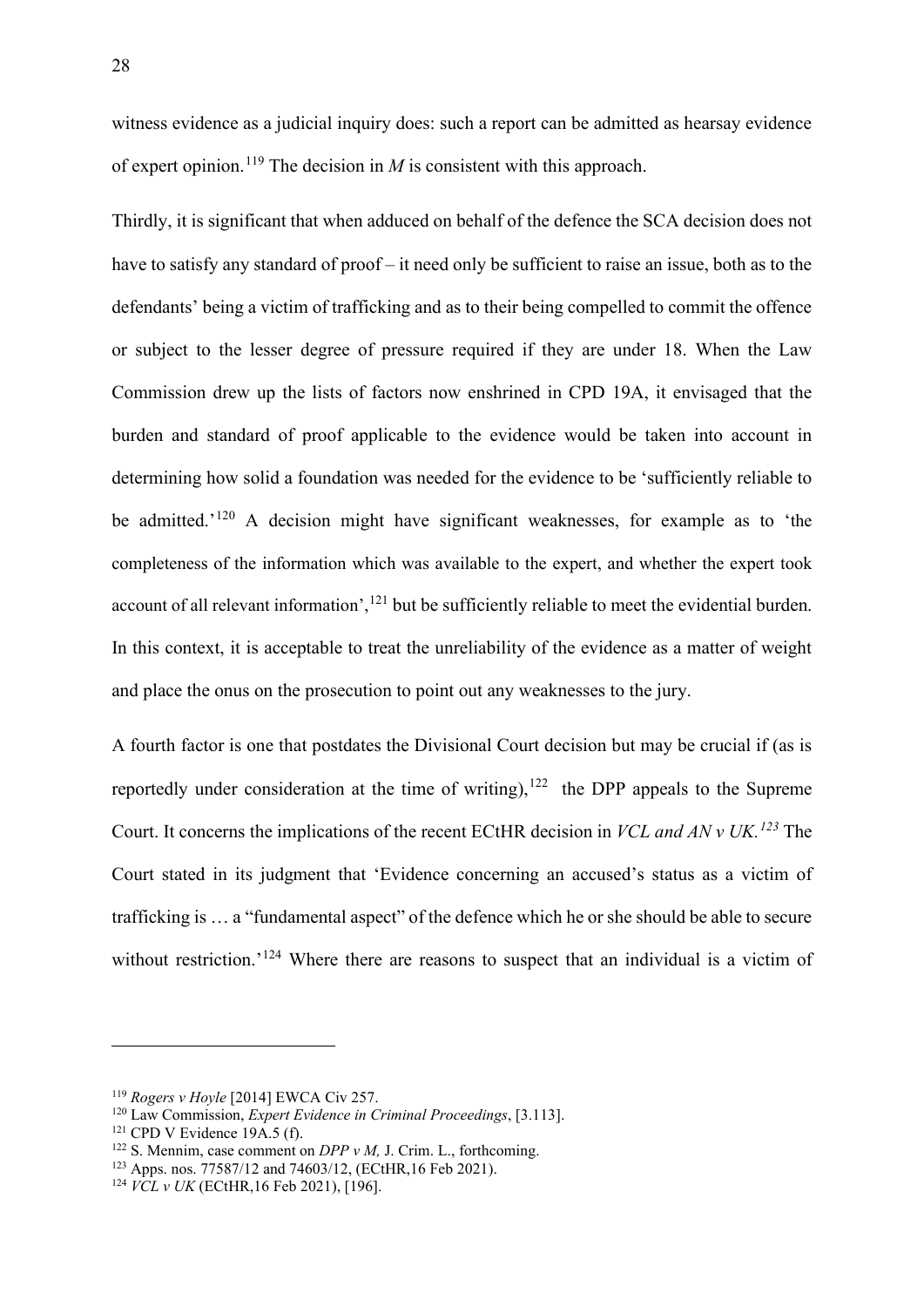trafficking, the state has an obligation under art 4 to ensure that those claims are assessed by someone trained and qualified to investigate them.<sup>[125](#page-29-0)</sup> A finding that the individual concerned is a victim of trafficking does not confer complete immunity from prosecution, but it does require the state to consider whether prosecution is consistent with its duty to protect the victim.[126](#page-29-1) Where the Competent Authority (in the sense used in the Council of Europe Convention)<sup>[127](#page-29-2)</sup> has determined that a defendant is a victim of trafficking, it is open to the prosecution to show that the Authority was mistaken, or that there was no 'nexus' between the trafficking and the offence charged; but it must do so in terms consistent with the Council of Europe Convention and the Palermo Protocol, rather than with domestic legislation alone.<sup>[128](#page-29-3)</sup> If a defendant were convicted after a trial in which they were not permitted to rely on the decision of the Competent Authority, this would, in the light of *VCL and AN,* be a clear breach of both art 4 and art 6 ECHR.

For all these reasons, we accept that the defence should be able to rely on the SCA decision and the reasoning behind it as raising an issue as to whether the s. 45 defence applies. It will often be in the interests of justice to treat hearsay statements in the minute as admissible,  $129$ even if the very fact that the minute is likely to be used as defence evidence makes it a document prepared for the purposes of criminal proceedings, so that hearsay statements contained in it are not admissible under the 'business documents' exception.[130](#page-29-5) The position would be different were the *prosecution* to seek to rely on an *unfavourable* decision of the SCA. In this context, there is no human rights-based obligation on the court to consider the evidence. Given the high standard of proof, the prosecution has to meet they can be expected to adduce their

<span id="page-29-0"></span><sup>125</sup> *VCL v UK* (ECtHR,16 Feb 2021), [160].

<span id="page-29-1"></span><sup>126</sup> *VCL v UK* (ECtHR,16 Feb 2021), [158-9].

<span id="page-29-2"></span><sup>&</sup>lt;sup>127</sup> Convention Against Trafficking in Human Beings, 2005, art 10.

<span id="page-29-3"></span><sup>&</sup>lt;sup>128</sup> *VCL v UK* (ECtHR, 16 Feb 2021), [162], [172].<br><sup>129</sup> Criminal Justice Act 2003 s. 114(1)(d).

<span id="page-29-4"></span>

<span id="page-29-5"></span><sup>&</sup>lt;sup>130</sup> Criminal Justice Act 2003, s.  $117(4)(a)$ .